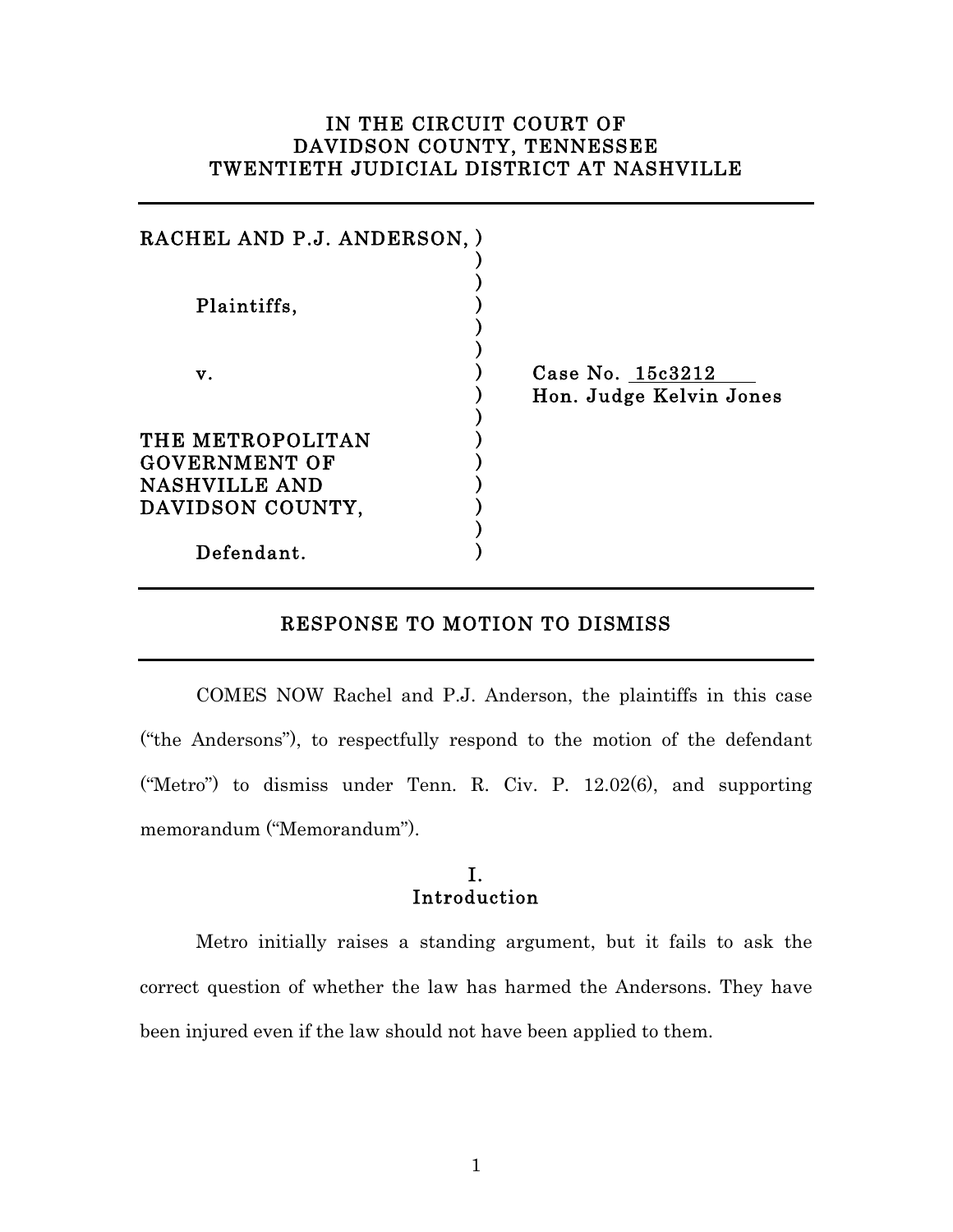Most of Metro's response asserts that the various constitutional claims are reviewed for a rational basis. This is not a suitable basis to dismiss because it goes to the merits of the claims, not their sufficiency. Furthermore, the Andersons do not agree that rational basis is the test, nor that the STRP law would pass even if it were.

Metro's response to the speech claim is equally flawed. First, heightened scrutiny is the test under current law. Second, even under a more relaxed view, Metro's law leaves unregulated so much signage that presents identical harms, that it is a woefully poor fit and cannot pass muster.

## II. Legal standard

Tenn. R. Civ. P. 12.02(6) is a device for disposing of legally insufficient

claims. The standard is:

A motion to dismiss for failure to state a claim upon which relief can be granted "challenges only the legal sufficiency of the complaint, not the strength of the plaintiff's proof or evidence." Webb v. Nashville Area Habitat for Humanity, Inc., 346 S.W.3d 422, 426 (Tenn. 2011) (citations omitted). "The motion admits the truth of the factual allegations in the complaint but asserts that the alleged facts fail to establish a basis for relief" Steward v. Schofield, 368 S.W.3d 457, 462 (Tenn. 2012) (citation omitted). Resolution of the motion is determined solely by an examination of the pleadings, and when considering a motion to dismiss, "courts must construe the assertions in the complaint liberally[.]" Leggett v. Duke Energy Corp., 308 S.W.3d 843, 851 (Tenn. 2010) (citations omitted). The motion should be granted only when "it appears that the plaintiff can prove no set of facts in support of the claim that would entitle the plaintiff to relief<sup>[]</sup>" White v. Revco Dis. Drug Ctrs., Inc., 33 S.W.3d 713, 718 (Tenn. 2000) (citations omitted).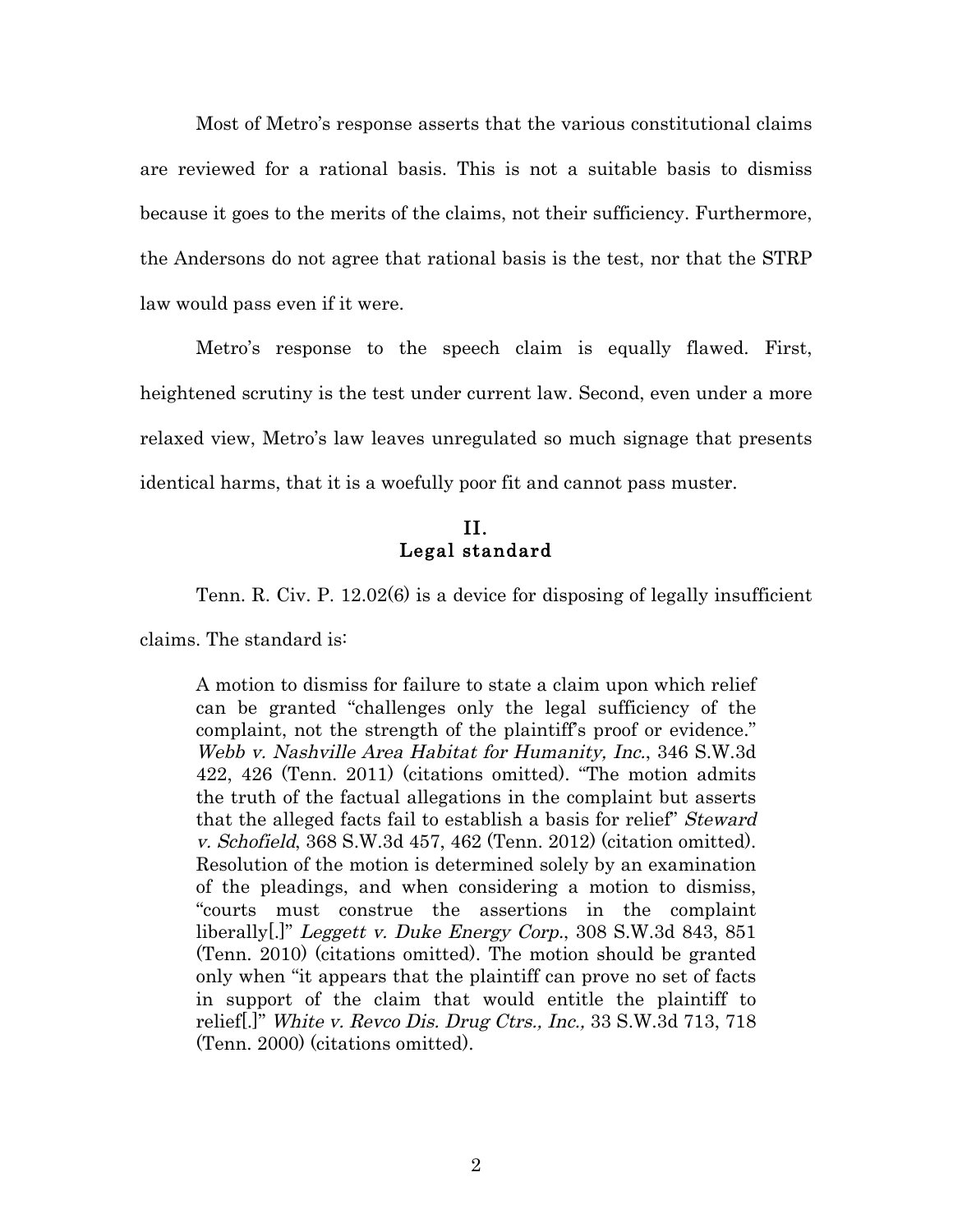In re Conservatorship of Starnes,  $-$  S.W.3d  $-$ , 2014 Tenn. App. LEXIS 797, \*7-8 (Tenn. Ct. App. Dec. 10, 2014).

"Under Tennessee Rule of Civil Procedure 8, Tennessee follows a liberal notice pleading standard which recognizes that the primary purpose of pleading is to provide notice of the issues presented to the opposing parties and court." Webb, 346 S.W.3d at 427. See also Tenn. R. Civ. P. 8.05(1), 8.06 (2015). The likelihood of prevailing on the merits is immaterial. "Indeed it may appear on the face of the pleadings that a recovery is very remote and unlikely but that is not the test." *Scheuer v. Rhodes*, 416 U.S. 232, 236 (1974) (quoted with approval in Bell Atl. Corp. v. Twombly, 550 U.S. 544, 556 (2007)). Thus, a claim should only be dismissed if, under no circumstances, would "the allegations fail to establish a cause of action." Webb, 346 S.W.3d at 426,

Accepting the factual allegations in the complaint is true, Metro's motion should be denied because the Andersons would be entitled to see their constitutional rights restored based on the complaint.

### III. Argument

### A. The Andersons were harmed by the law so they have standing. It does not matter whether the law was correctly applied to them.

Metro first argues that the Andersons do not have standing because the STRP ordinance does not apply to them. (Memorandum, p. 4). This argument makes much of the Andersons' contention that the ordinance itself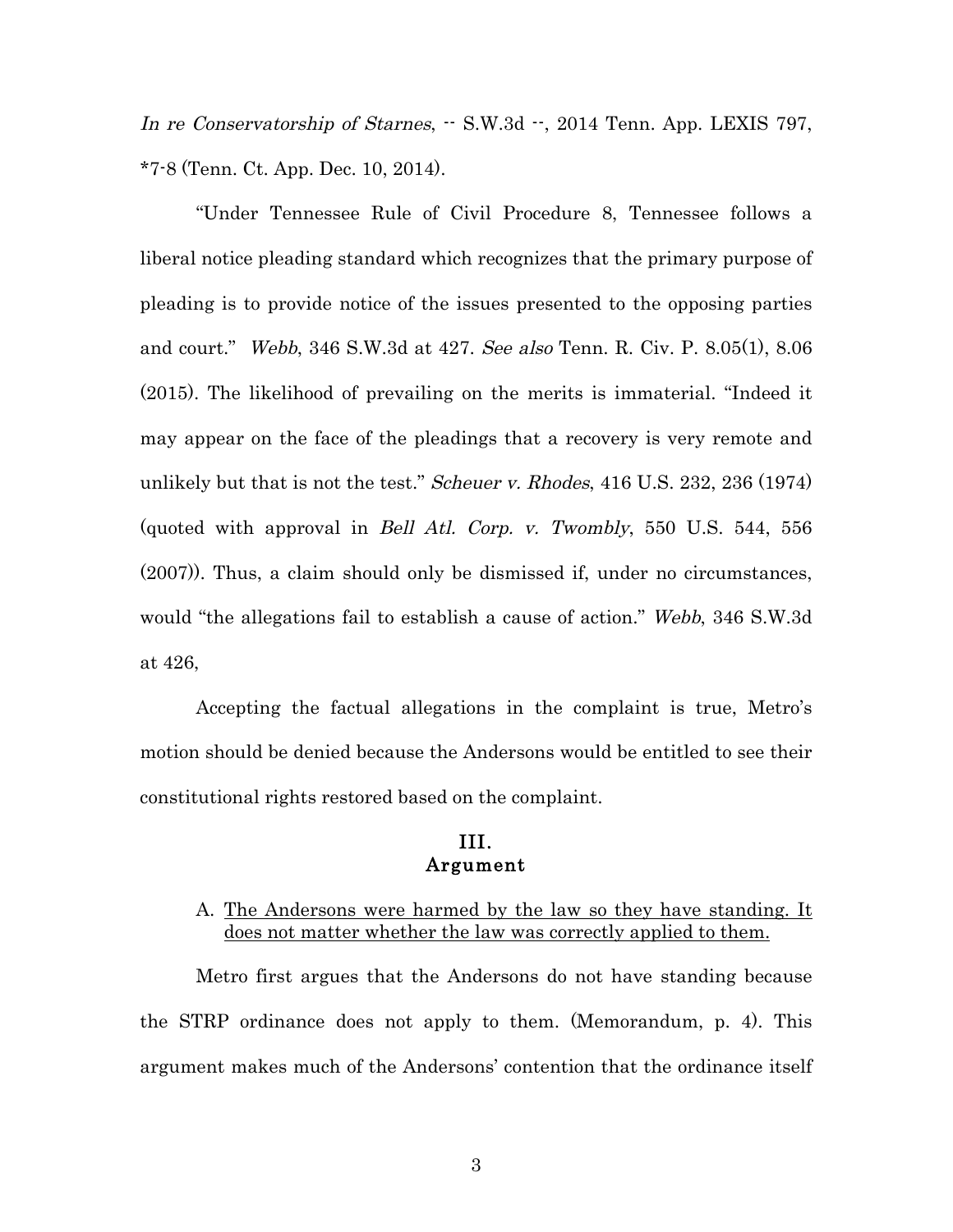defines STRPs (which are covered by the law) and hotels/boardinghouses/bed and breakfasts (which are exempt) so as to exempt the same properties it attempted to regulate. (Complaint, p. 20; Preliminary Injunction, pp. 7-10). Metro's standing argument accepts this as true and reasons that the Andersons lack standing because they have not been injured since the law does not apply to them. This argument misunderstands the standing question, which asks if the plaintiffs were harmed by the law, not if they should have been.

To have standing, the Andersons must have suffered an injury that is traceable to the challenged law. See Allen v. Wright, 468 U.S. 737, 750-51 (1984). The question is not whether the Andersons should have suffered an injury. The fact is they have. It is not even necessary in some cases for the ordinance to be enforced against a plaintiff when the regulation is clearly directed at the plaintiffs. Doe v. Bolton, 410 U.S. 179, 188 (1973) (preenforcement review available when regulation targets plaintiff's profession); Peoples Rights Org. Inc. v. City of Columbus, 152 F.3d 522, 527 (6th Cir. 1998) ("individual does not have to await the consummation of threatened injury to obtain preventative relief."); Nat'l Rifle Ass'n of Am. v. Magow, 132 F.3d 272, 280-84 (6th Cir. 1997) (pre-enforcement standing where plaintiffs suffer economic harm from regulation aimed at their business). For standing purposes, the sole question is whether the law impacted the Andersons, not whether the law applies.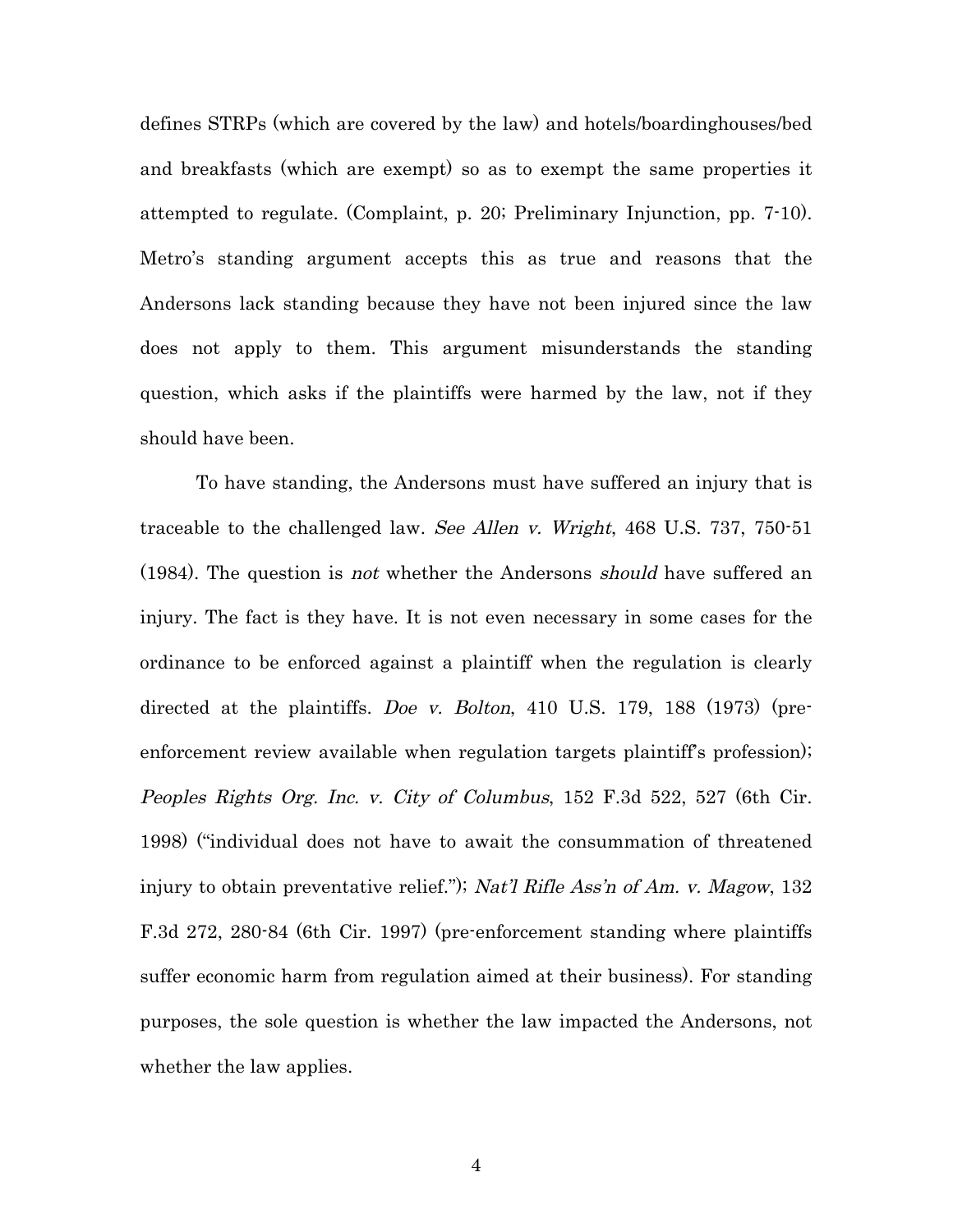Indeed, a person who has an inapplicable law enforced against them suffers a particularly severe harm. The courts are not helpless to remedy such an injustice. An entire body of civil rights has developed from unjustified enforcement actions. See generally, Bivens v. Six Unknown Named Agents of the Federal Bureau of Narcotics, 403 U.S. 388 (1971); Sykes v. Anderson, 425 F.3d 294, 305, 310-11 (6th Cir. 2010). Metro's theory is novel but, fortunately, lacking in support.<sup>1</sup>

Accepting the factual allegations in the complaint as true, the Andersons do have standing. They were required to get a permit. They paid the \$50 fee. Their request to convert to a non-owner occupied permit was denied. Now their future family choices are unnecessarily burdened by this ill-conceived law. None of this is in dispute. This sufficiently demonstrates standing. (Complaint, pp. 16-18).

As a final matter, to prevail here Metro must agree that the law does not apply to the Andersons. The Court should then enter an unopposed declaratory judgment that operators of STRPs also qualify for the law's exceptions and enjoin enforcement of the STRP ordinance. The Andersons are prepared to accept this outcome. Whether Metro is should be determined.

Metro's position is otherwise non-responsive to this issue. The STRP ordinance applies to activity that it then proceeds to exempt. Metro cannot

<sup>&</sup>lt;sup>1</sup> Even if Metro properly framed the standing question, it would not matter that the Andersons contend the ordinance does not apply to them. After all, they are allowed to plead in the alternative. See Tenn. R. Civ. P.  $8.05(2)$  (2015). That is, they may assert the law does not apply to them in one claim, yet still maintain that it does in another claim if that was necessary to demonstrate standing.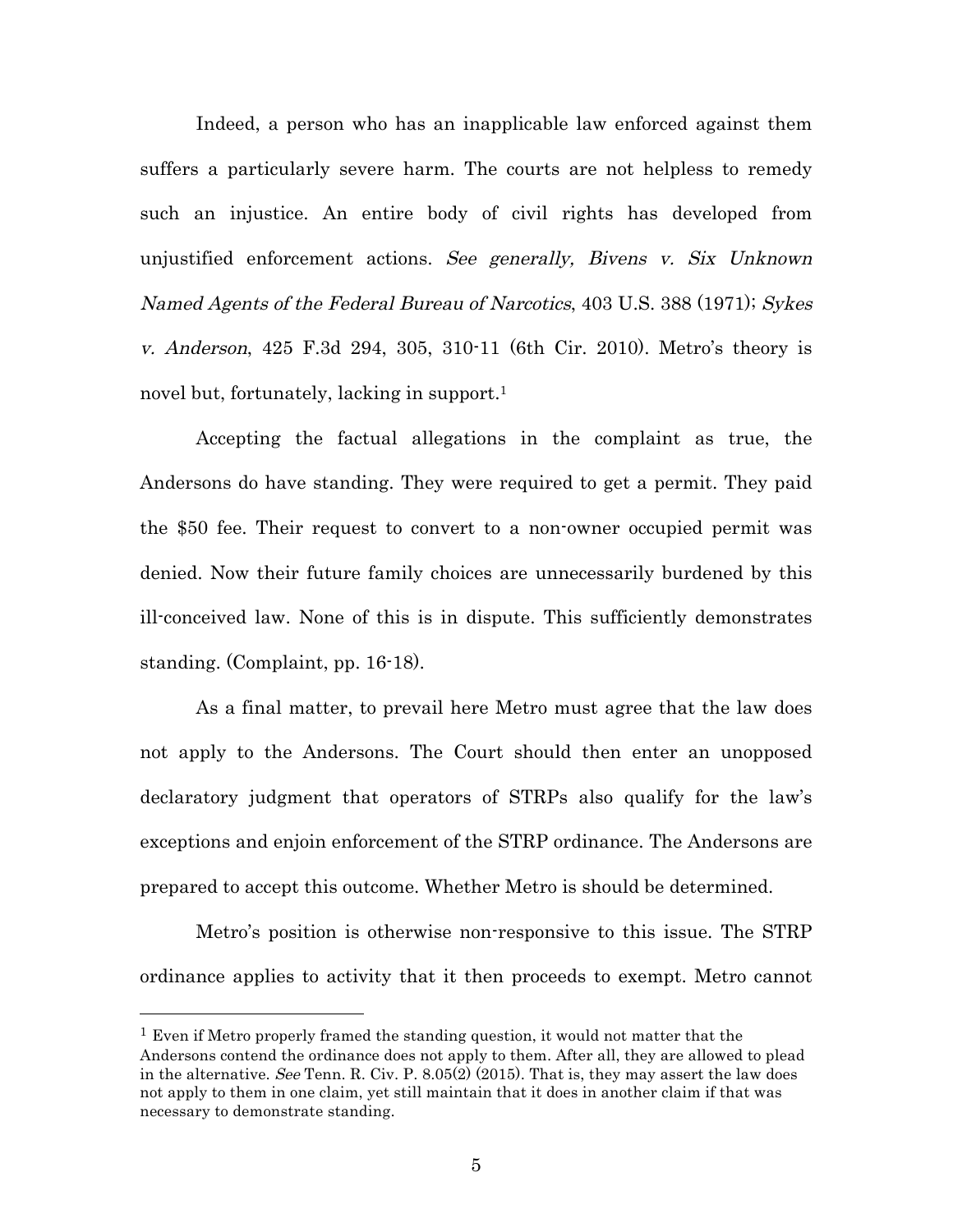legally differentiate an STRP from a hotel/motel/bed and breakfast/boardinghouse.

B. Even if the law is a zoning law, the Andersons have stated a valid claim. They do not challenge the zoning aspects, which may receive strict scrutiny, and zoning measures can fail rational basis.

Metro next argues the STRP ordinance is a zoning measure that is reviewed under the rational basis test. (Memorandum, pp. 5-6). This argument is irrelevant to the question of whether the Andersons have stated a valid claim. Rational basis claims can and have succeeded. Further, Metro's argument is overly generalized, failing to address the specific constitutional questions involved. It is also incorrectly premised because the challenged law should not be assumed to be a zoning measure.

First, because, this does not go to the question of whether the plaintiffs have stated a valid claim under Rule  $12.02(6)$ . In Nashville C & S. L. Ry. v. Baker, 71 S.W.2d 678, 680 (Tenn. 1934), the Tennessee Supreme Court made the same mistake as Metro, reversing the lower court which had engaged in extensive fact finding before striking a statute as irrational. The decision observed that regulating railroads involves "matters of legislative policy," and because there could be plausible governmental interests, the trial court erroneously resorted to evidence instead of dismissal outright. Id. The U.S. Supreme Court reversed because an economic regulation may be dubbed irrational when its arbitrariness is proven by "the evidence." Nashville C  $\&$ S. L. Ry. v. Walters, 294 U.S. 405, 414-15 (1935). The Tennessee Supreme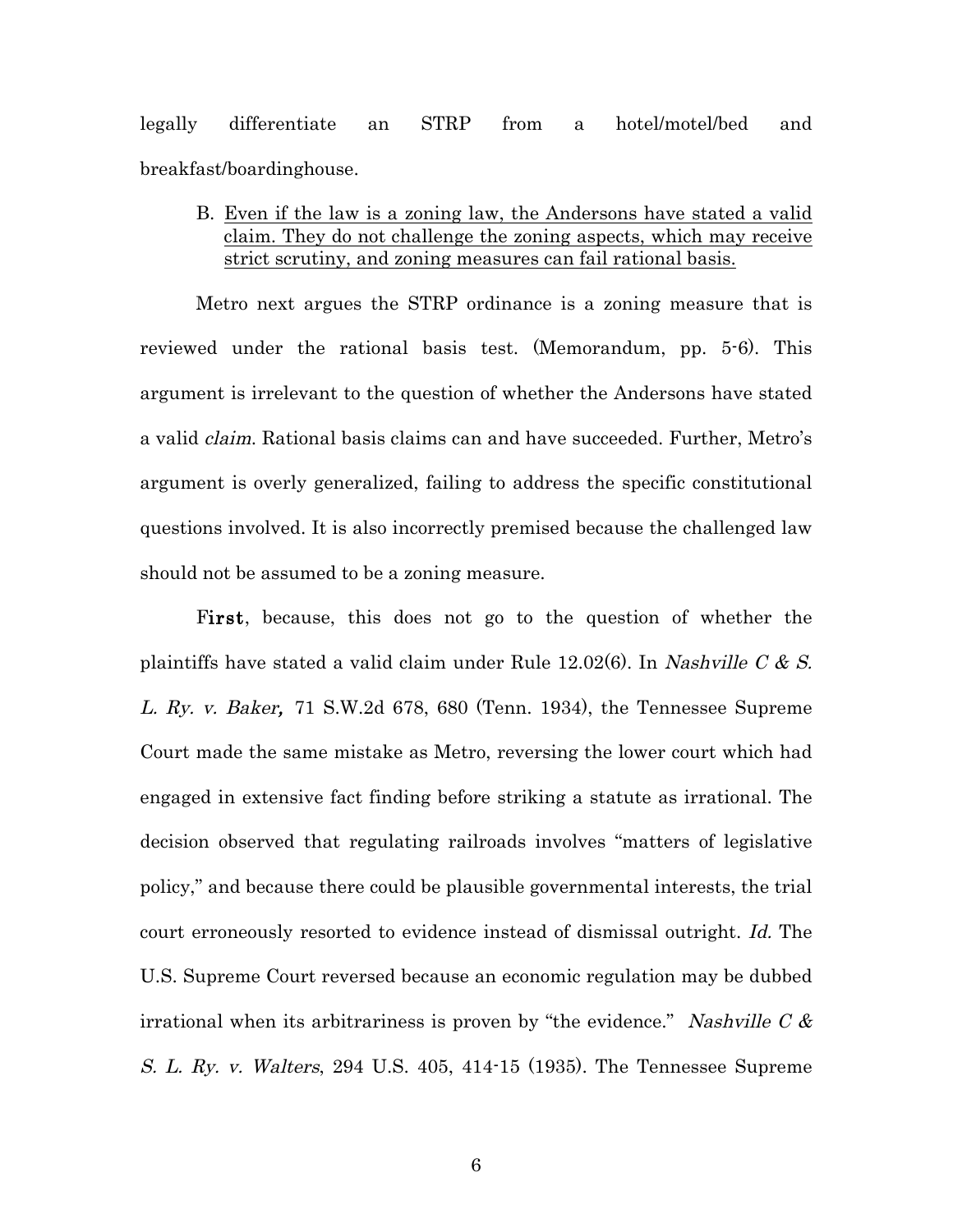Court "obviously erred in refusing to consider [those facts]." Id. at 415-16. The refusal to consider evidence meant that the Tennessee court never fairly decided the question, so it was remanded to let the courts consider the question in light of the plaintiff's *evidence. Id.* at 415-16, 428, 432. Metro would have this Court repeat an ancient mistake by turning rational basis into exactly what the Supreme Court says it is not: "a conclusive presumption, or a rule of law which makes legislative action invulnerable to constitutional assault." Borden's Farm Prods. Co. v. Baldwin, 293 U.S. 194, 209 (1934). Rational basis is not a free pass.

By asking this Court to reject the Andersons' claim under Rule 12.02(6), Metro views the factual questions as an irrelevant, as if it is a foregone conclusion that the STRP ordinance is rational no matter what the evidence shows. The only other alternative would be that Metro is impermissibly seeking to test "the strength of the plaintiff's proof or evidence," not whether the complaint "fails to establish a basis for relief." Steward, 368 S.W.3d at 462. By engaging in a rational basis analysis in the first place, Metro implicitly concedes that a cause of action exists, maintaining instead that the cause will ultimately fail. That is a question for another day.

And it is demonstrably the case that rational basis cases can be lost. Rational basis, although deferential, is "not toothless," and "will not be satisfied by flimsy or implausible justifications for the legislative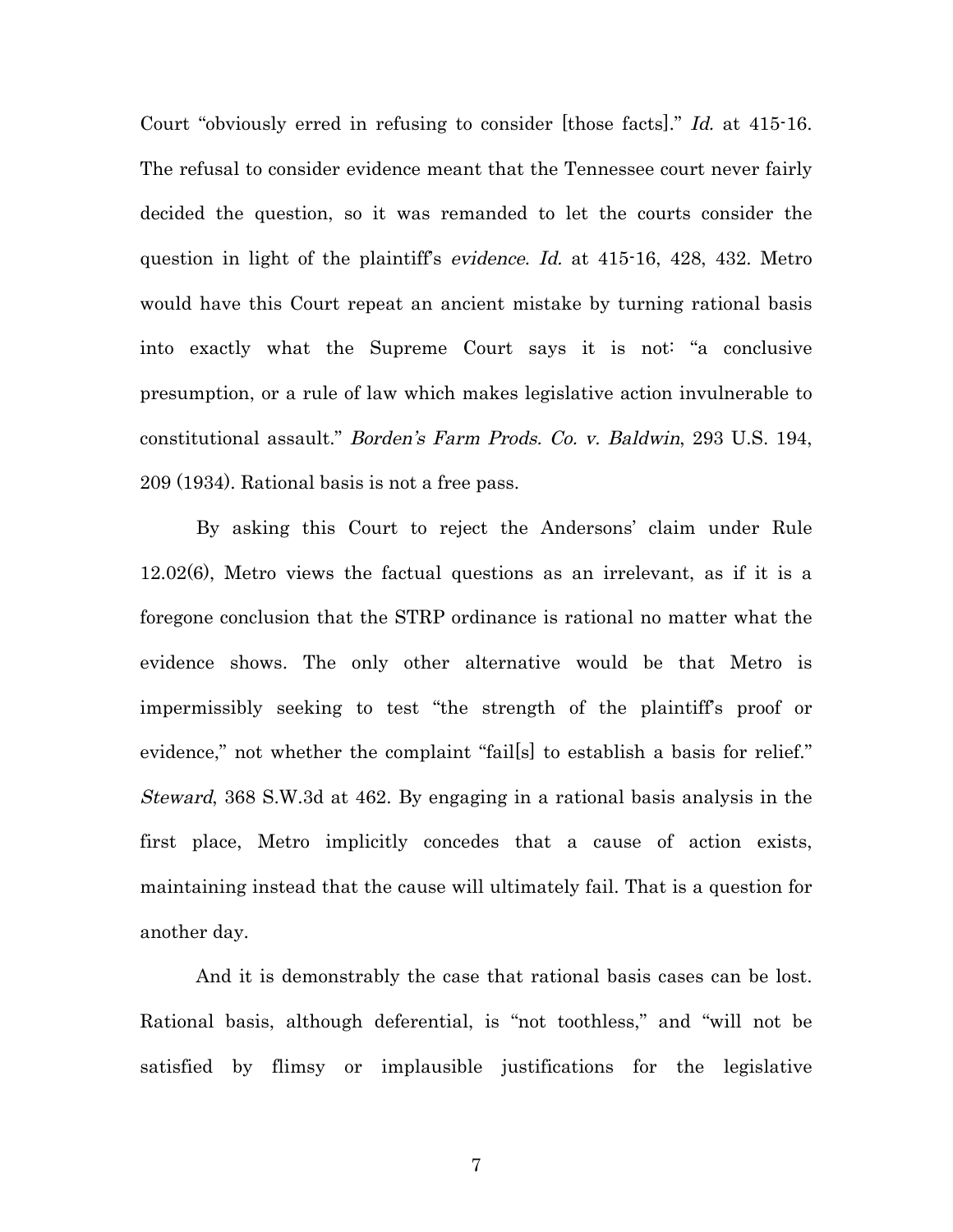classification, proffered after the fact by Government attorneys." See United States R. Ret. Bd. v. Fritz, 449 U.S. 166, 184 (1980) (citations omitted). Metro must make an actual showing instead of relying on unproven assertions. Metro's unproven *ipse dixit* assertion that the ordinance is supported by a legitimate interest (memorandum, pp. 5-6), is deficient of any evidence that Metro's fears were warranted or that the law furthers those interests. See Bruner v. Zawacki, 997 F. Supp. 2d 691, 699 (E.D. Ky. 2014) (whether the stated interest "is rationally related to these legitimate interests is a different issue") (citing to *Craigmiles v. Giles*, 110 F. Supp. 2d 658, 662 (E.D. Tenn. 2000) ("[T]he mere assertion of a legitimate interest has never been enough to validate a law.")). The Court must also scrutinize the fit between the law and any legitimate goal. Nichols v. Tullahoma Open Door, Inc., 640 S.W.2d 13, 17 (Tenn. Ct. App. 1982) (role of court "is to determine whether the legislation is so unconnected to its purpose as to constitute a manifest abuse of discretion") (citation omitted).

Rational basis is a test that many misguided measures fail to clear. See, e.g., Cleburne v. Cleburne Living Center, 473 U.S. 432 (1985) (zoning ordinance restricting home use to mentally disabled fails rational basis scrutiny); Allegheny Pittsburgh Coal Co. v. Cnty. Comm'n, 488 U.S. 336, 345 (1989) (valuation that subjected property owners to discriminatory treatment by taxing them at much higher rate than similarly situated owners violated equal protection); Craigmiles v. Giles, 312 F.3d 220, 224-25 (6th Cir. 2002)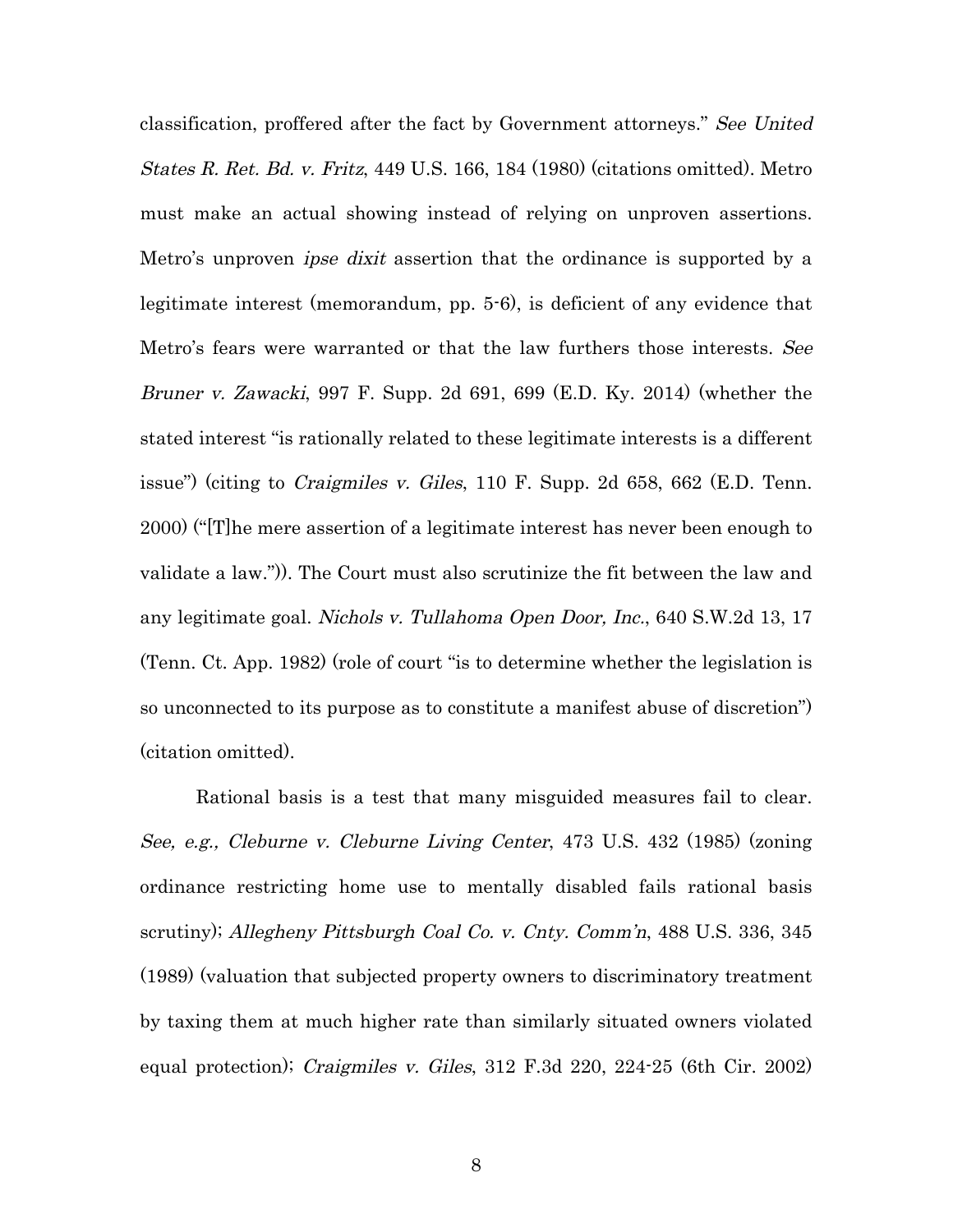(law protecting casket makers from economic competition serves no legitimate government purpose). Metro has seen its zoning measures flunk rational basis test in the past. Consol. Waste Sys., LLC v. Metro Gov't of Nashville, No. M2002-02582-COA-R3-CV, 2005 Tenn. App. LEXIS 382, \*118- 19 (Tenn. Ct. App. June 30, 2005) (affirming trial court determination that zoning amendments precluding proposed landfill violates Equal Protection and Substantive Due Process under rational basis test).

Second, rational basis is not necessarily the correct test. The level of scrutiny is determined by whether the zoning measure implicates a fundamental right. See, e.g., Renton v. Playtime Theatres, 475 U.S. 41, 46-47 (1986) (strict scrutiny under First Amendment for zoning ordinance enacted to restricting speech based on content); Campbell v. Nance, 555 S.W.2d 407 (Tenn. 1976) (zoning decision deprives owner of beneficial use); City of Cleveland v. Wade, 206 S.W.3d 51 (Tenn. Ct. App. 2006) (applying intermediate scrutiny to content-neutral zoning restrictions on adult bookstore). It is not disputed that when a zoning measure does not, then it is reviewed under rational basis. Cities are not, however, free to burden constitutional rights and then escape rigorous court scrutiny merely because they did so under the guise of a zoning measure.

Third, this argument is also incorrectly premised because it mischaracterizes the STRP ordinance as a zoning measure. See SNPCO, Inc. v. City of Jefferson City, 363 S.W.3d 467, 477 (Tenn. 2012) (contours of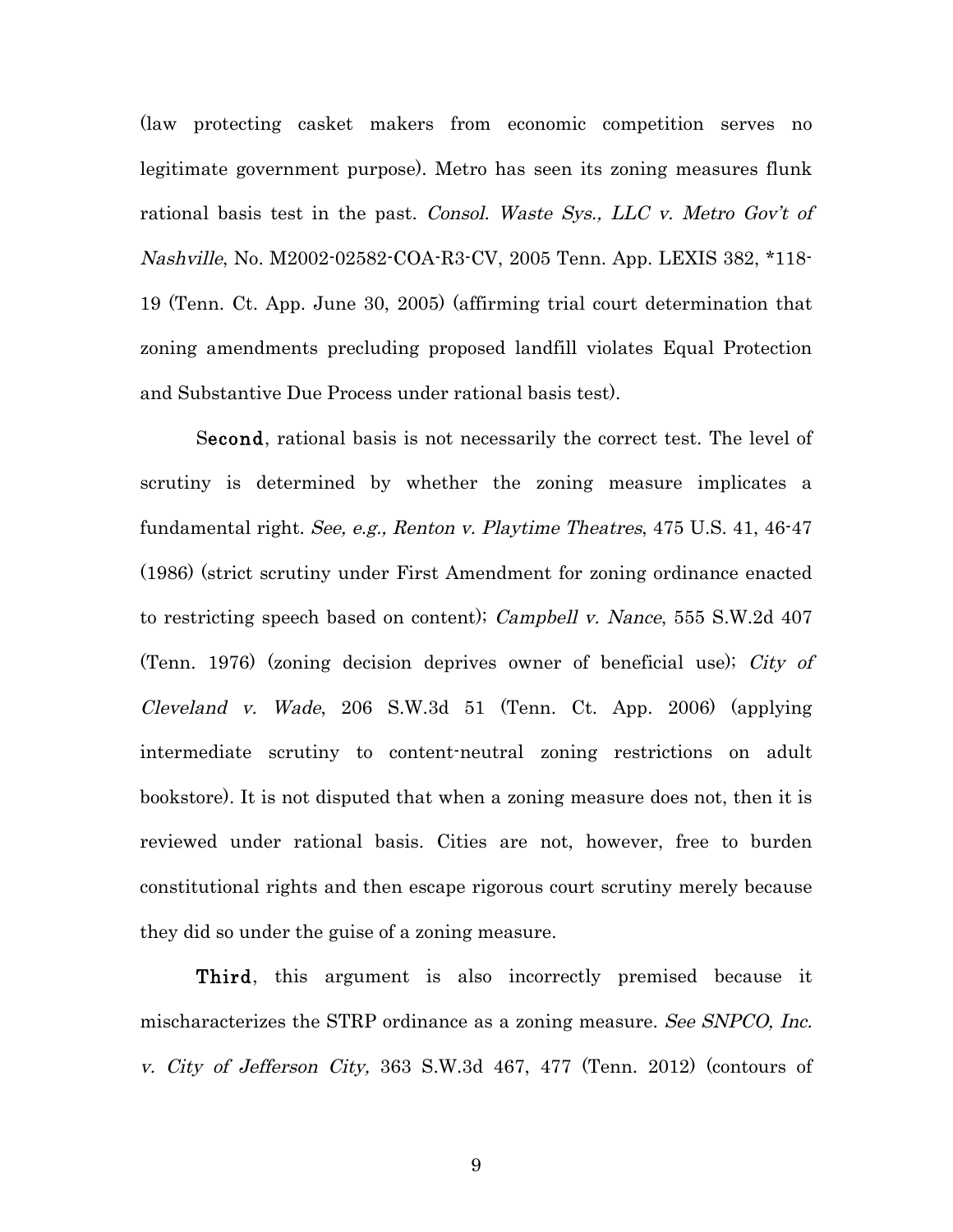determining whether an ordinance is a zoning ordinance are "difficult to draw or define") (quotation and citation omitted). To qualify as a zoning law, the ordinance must satisfy a two-part test "that examines both the terms and effects of the challenged ordinance" called the "substantial effects" test. Id. at 478. Again, this issue is not properly resolved in a motion to dismiss for failure to state a claim.

Still, the STRP law would fail this test. As Metro correctly points out, the STRP law is actually comprised of two ordinances—BL 2014-909, which amends the zoning code to permit short-term rentals as an accessory residential use, and BL 2014-951, which involves permitting and safety measures. (Memorandum, p. 2). Yet it is only the latter that is at issue in the lawsuit. That is, the Andersons challenge no aspect of the bill having to do with zoning. So it is inaccurate to characterize the STRP law as a simple zoning measure.

In conclusion, it does not matter if the law is a zoning measure, nor is that conceded. Not every zoning law receives the same scrutiny. Not ever zoning law survives rational basis. The goal of Metro in passing the law; whether Metro's concern was legitimate, well-founded, or pretextual, and whether the law is an appropriate means to address Metro's perceived concerns are all at issue. The record must be more fully developed—a trial may be necessary—before these questions may be resolved. Suffice it to say,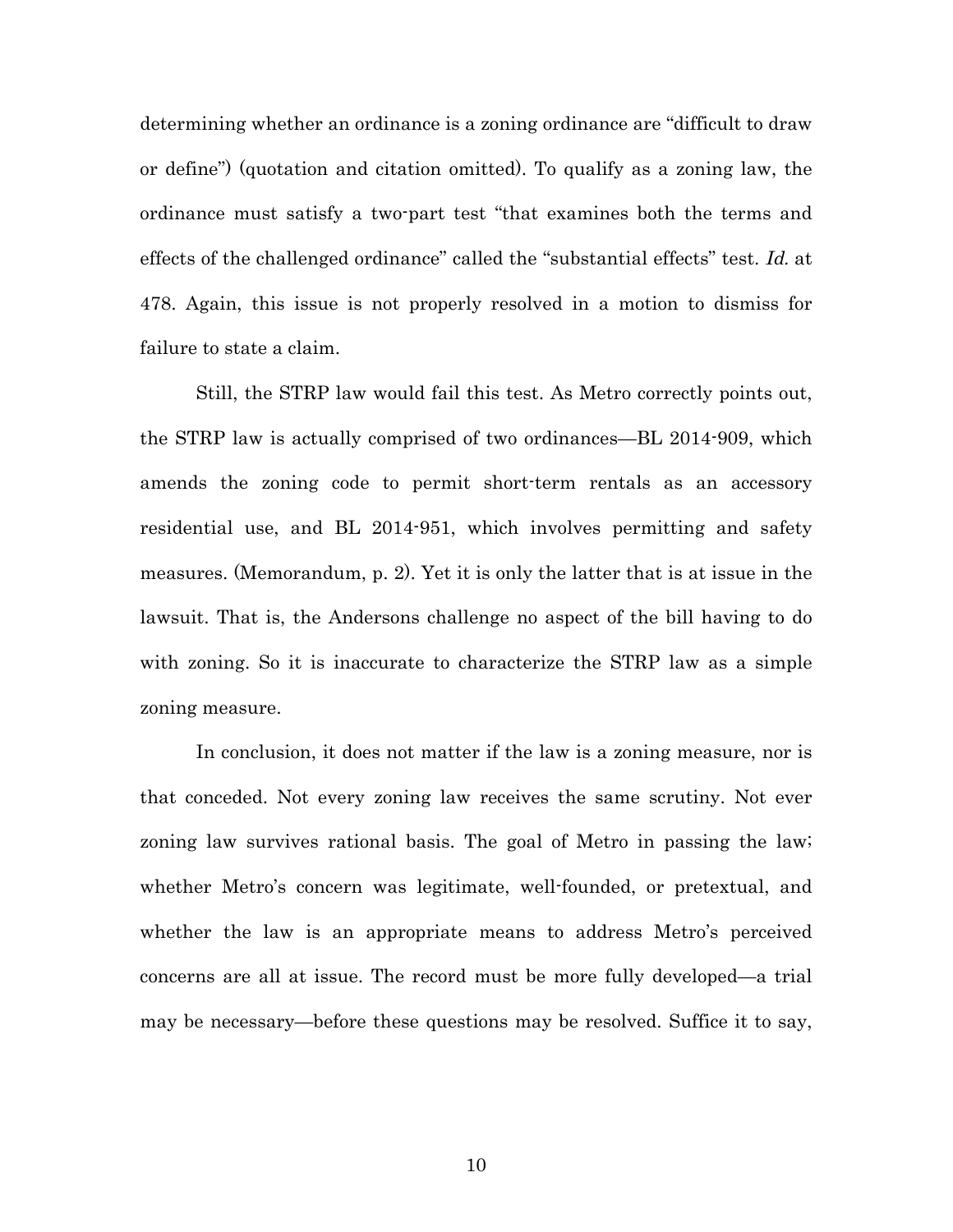the Andersons have stated a claim that can prevail under the correct set of facts.

## C. The Andersons have stated a valid claim that Metro's ban of their signs is an unconstitutional infringement on their right to free speech.

Metro next contends that the Andersons have not stated a claim for a violation of constitutionally protected speech since the law only bans commercial speech. (Memorandum, p. 7). In actuality, Metro is again challenging the merits of the claim, not its sufficiency. Furthermore, because commercial speech is protected by the First Amendment, Virginia Bd. of Pharmacy v. Virginia Citizens Consumer Council, Inc., 425 U.S. 748, 762 (1976), complete bans on it nearly always fail to satisfy the rigors of constitutional scrutiny.

Accepting the facts in the complaint as true, the restrictions placed on the Andersons' signs violate the free speech protections of both the U.S. and Tennessee Constitutions.<sup>2</sup> First, this Court should apply strict scrutiny to a content-based ban on non-misleading commercial speech. Second, Metro has failed to show that its ban on STRP signs satisfies even the more deferential Central Hudson standard. The outright prohibition on all STRP signs will fail

 <sup>2</sup> Metro prohibited Ms. Anderson from erecting two temporary signs. The first was a yard sign advertising the property's availability on Airbnb. The second was a window sticker notifying guests they had found the correct home. (Injunction, Ex. 1, Declaration of Rachel Anderson, p. 4). The Andersons do not agree that the signs involve pure commercial speech. Nevertheless, the Andersons will concede under the most forgiving standard possible for the limited purposes of considering the injunction, and proceed as if both signs constitute pure commercial speech. This limited concession does not extend to the motion to dismiss where Metro must prevail under the most forgiving understanding of the facts in the Andersons' favor.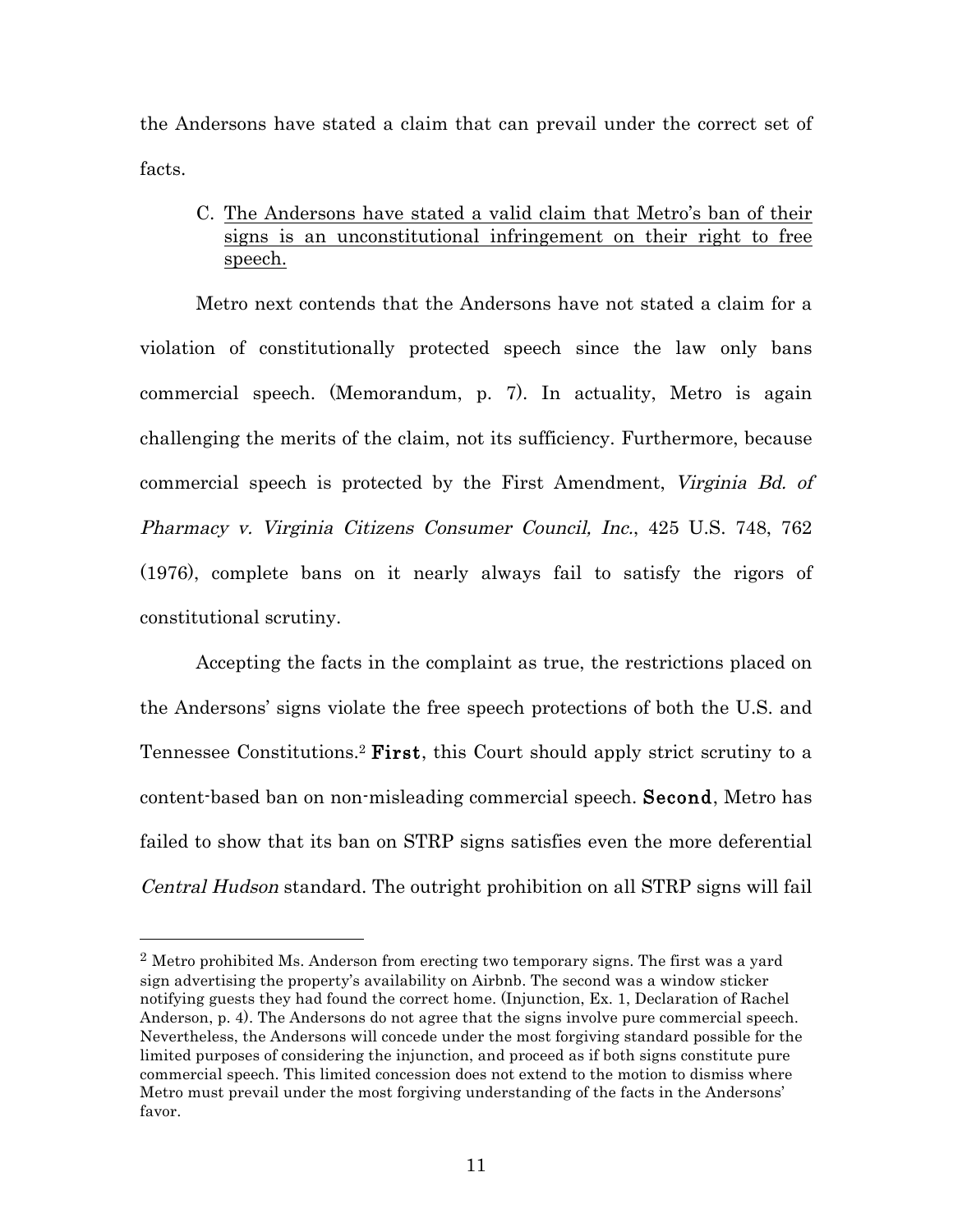under any test given how severely those signs are treated when contrasted with how forgiving Metro is with other similar signs. Third, Metro is unable to produce any authority upholding an analogous content-based ban on truthful commercial speech.

1) Metro's signage scheme treats STRP signs far more harshly than other signs.

Metro begins this argument by pointing out that "Metro Code already prohibits advertisement signs at all home-based businesses." (Memorandum, p. 7). This is apropos of nothing. The existence of another law of dubious constitutionality has nothing to do with the constitutionality of the ban on STRP signage. Metro has offered no authority that this ban on home-based business signs is constitutional, even assuming that it is analogous.

It is not. The signs Ms. Anderson wished to display were temporary and small, quite unlike a continuously operated home-based business.3 It only operated intermittently, when they were out of town anyway. Furthermore, running an STRP is not a "home occupation." The sharing economy creates economic opportunity from the ground up, unlike traditional business models, and is not easily subjected to legislation. See Jamila Jefferson-Jones, Airbnb and the Housing Segment of the Modern "Sharing Economy": Are Short-Term Rental Restrictions an Unconstitutional Taking, 42 Hastings Const. L.Q. 557, 557-58 (Spr. 2015) (Sharing economy is "not a

<sup>&</sup>lt;sup>3</sup> The "For Rent on Airbnb" sign was  $18x12$  inches and would have been up for three (3) days. The "correct home" sticker would have been 4x4 inches, and up only one (1) day. (Injunction, Ex. 1, Declaration of Rachel Anderson, p. 4).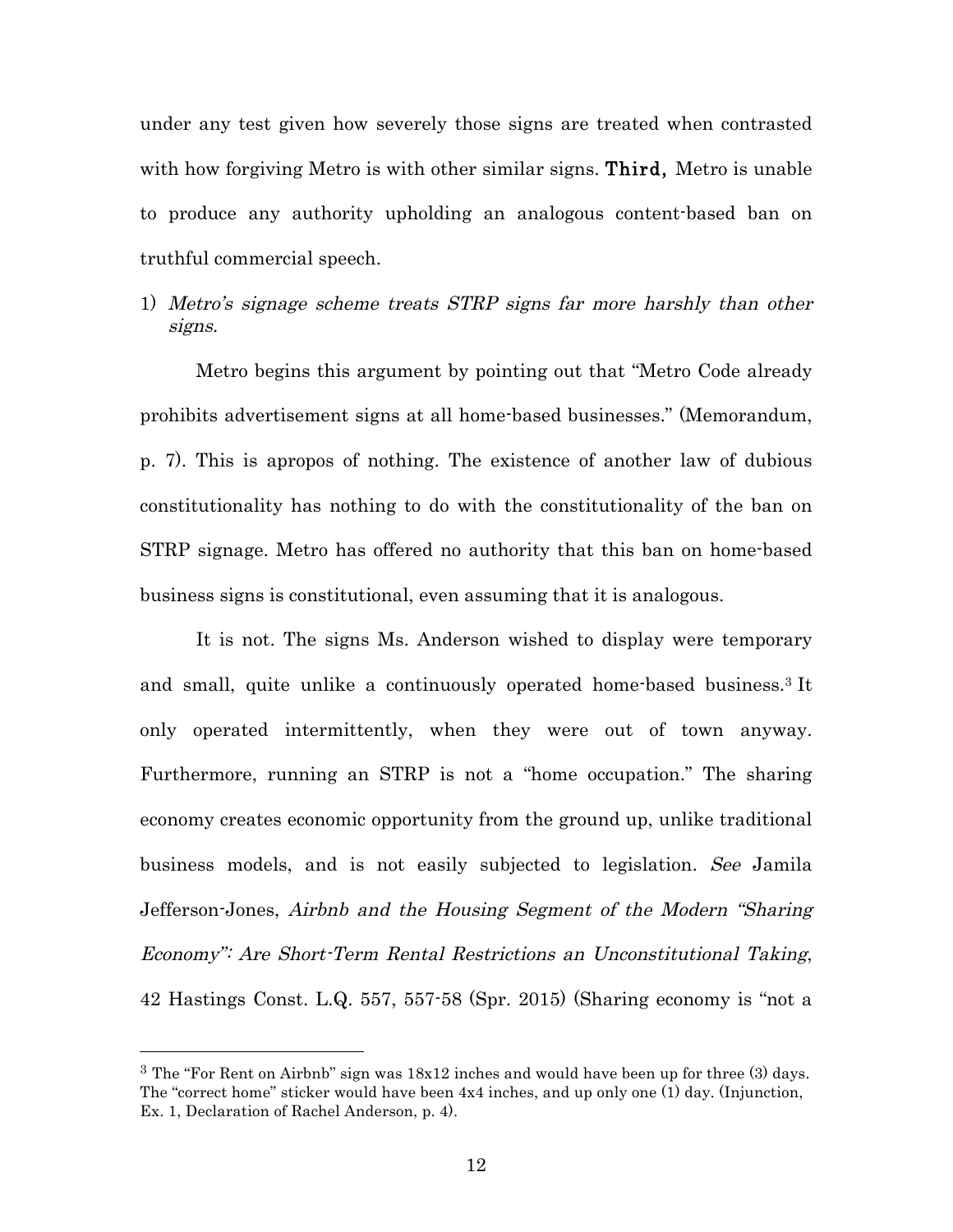top-down solution, meaning it will not be imposed by a set of legislated policies").

Given the temporary nature of the signs Ms. Anderson wished to display, the better analogies consist of the many types of temporary signs that are permitted under Metro's Code. These are outlined in full in the motion for preliminary injunction at p 13. Notably, temporary signs advertising the home is available for rent are permitted under Metro. Code §  $s17.32.060(C)(2)(a)$ . The differential treatment is not something Metro can or has disputed. That Metro bans home-based business signs, if anything, merely highlights the arbitrary nature of Metro's signage regulations which manage to be both over and under inclusive. This tends to suggest that a broader look at Metro's signage scheme may be necessary in light of Reed v. Gilbert, 135 S. Ct. 2218 (2015), discussed further below and in the motion for preliminary injunction. The difference in treatment offends constitutional free speech protections and is ultimately fatal to the ordinance.

2) This Court should review content-based bans on non-misleading commercial speech under strict scrutiny.

Metro argues that the ban on the Andersons' signs should be reviewed under the intermediate scrutiny standard set out in *Central Hudson Gas*  $\&$ Elec. Corp. v. Public Serv. Comm'n, 447 U.S. 557 (1980). (Memorandum, p. 7). This Court should find that a non-misleading, content-based total ban on commercial speech is reviewed under strict scrutiny based on current law.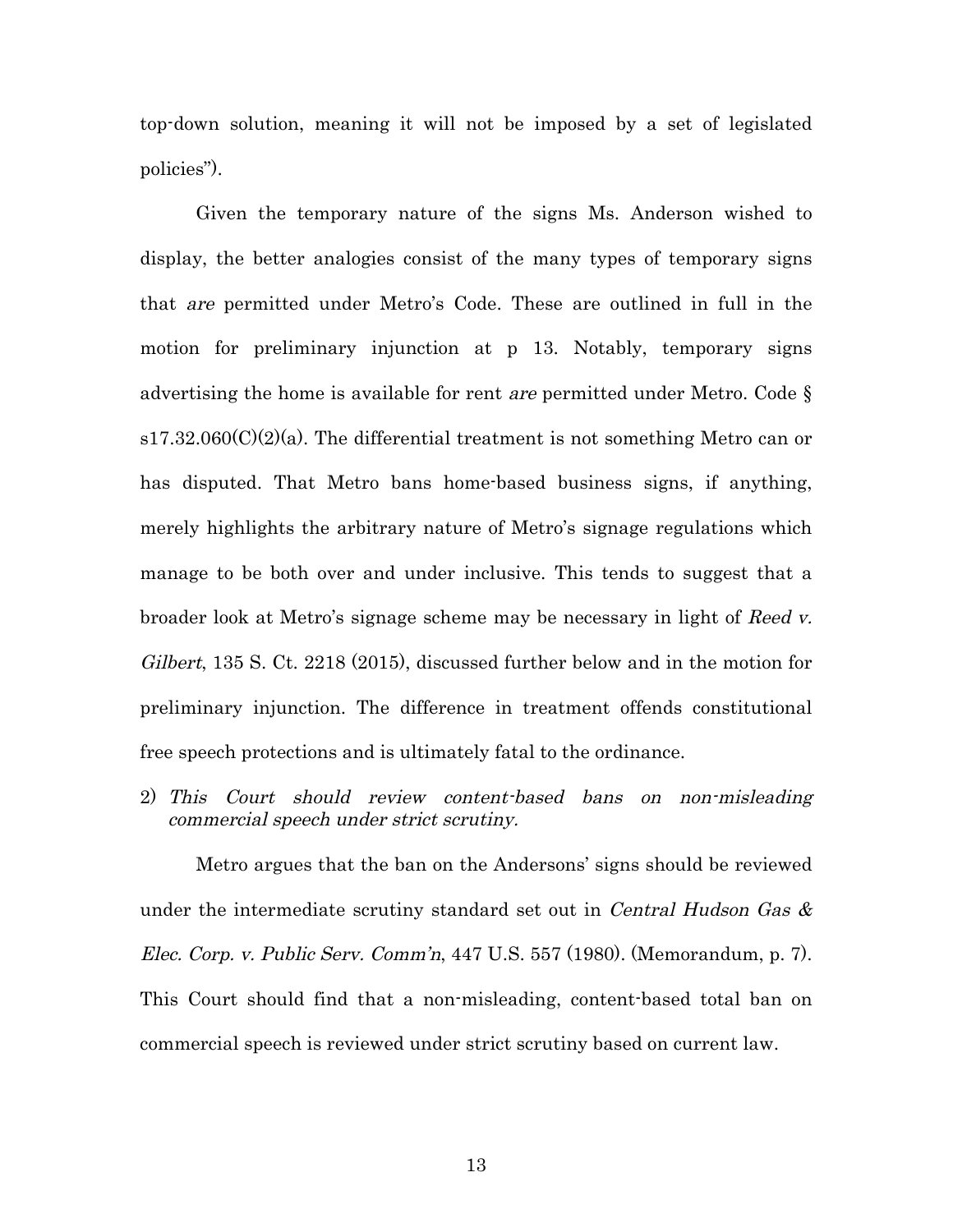While Metro is correct that *Central Hudson* formally articulates the standard for reviewing restrictions placed on purely commercial speech, the law in question places a content-based ban on truthful commercial speech.<sup>4</sup> A ban does not deserve deference, as indeed Central Hudson itself acknowledged. See 44 Liquormart v. Rhode Island, 517 U.S. 484, 508 (1996) ("[A]dvertising ban cannot survive the more stringent constitutional review that Central Hudson itself concluded was appropriate for the complete suppression of truthful, nonmisleading commercial speech.").

Metro fails to acknowledge the significance of Sorrell v. IMS Health Inc., 131 S. Ct. 2653, 2664 (2011). The Supreme Court observed that contentbased restrictions on speech warrant heightened scrutiny, writing: "Commercial speech is no exception." Id. When considering a law "designed to impose a specific, content-based burden on protected expression [.] [i]t follows that heightened judicial scrutiny is warranted." Id. The Court ultimately held that "it is all but dispositive to conclude that a law is content based" not withstanding the government's protestation that the law burdened "only commercial speech." Id. at 2667. The Court stopped short of actually applying heightened scrutiny because "[a]s in previous cases, however, the outcome is the same whether a special commercial speech inquiry or a stricter form of judicial scrutiny is applied." Id.

<sup>&</sup>lt;sup>4</sup> The Andersons preserve their objection that *Central Hudson* and *Va. Pharmacy* were wrongly decided and should be overruled, to the extent this is necessary.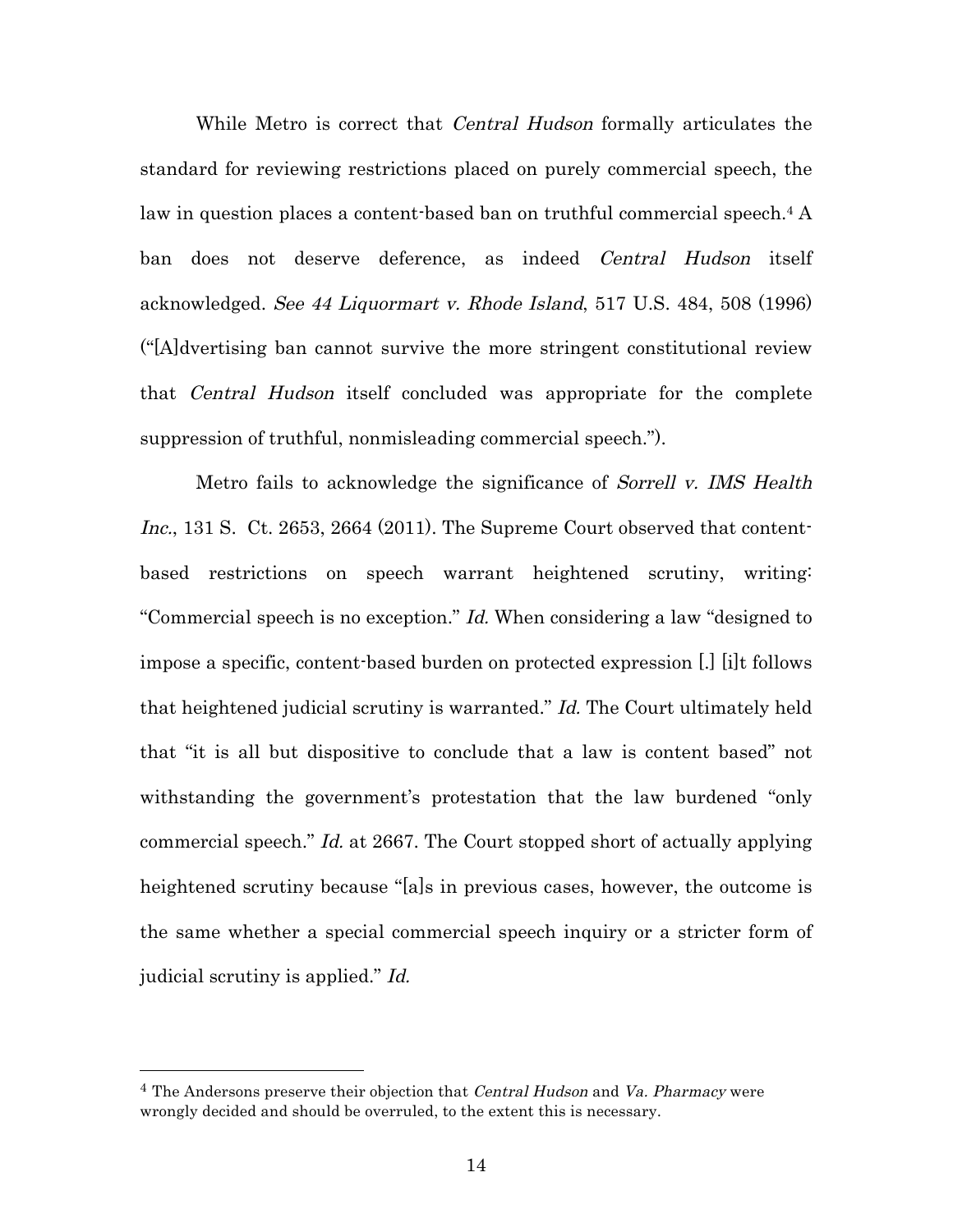In sum, it is correct that *Central Hudson* has not been officially overruled. The viability of *Central Hudson*, at least with respect to nonmisleading, content-based restrictions, is seriously in doubt, even prior to Reed v. Gilbert, 135 S. Ct. 2218 (2015), which may have cast the fatal blow.

As an aside, the demise of *Central Hudson* would hardly be earth shattering. The Court has long stressed that its concern with deceptive information was the reason why it relegated commercial speech to a lower tier in the first place. See Sorrell, 131 S. Ct. at 2672. This should call into question the overall applicability of Central Hudson to truthful commercial speech.

And scholars have long observed that many of the Justices already express interest in overruling Central Hudson, if the Court has not essentially done so in everything but name only. See Troy L. Booher, Scrutinizing Commercial Speech, 15 Geo. Mason U. Civ. Rts. L.J. 69 (2004). The Court itself has recognized this. See Thompson v. Western States Medical Center, 535 U.S. 357, 367 (2002). And in Lorillard v. Tobacco Co. v. Reilly, 533 U.S. 525, 554-55 (2001), the Court was entreated to finish off Central Hudson. Recognizing that various Justices seemed favorable, the Court saw "no need to do so" as the law in question, like the law in Sorrell, failed under Central Hudson. Id.

Central Hudson barely exists, if it exists at all. Its extirpation will not be mourned. More importantly, courts find that content-based bans on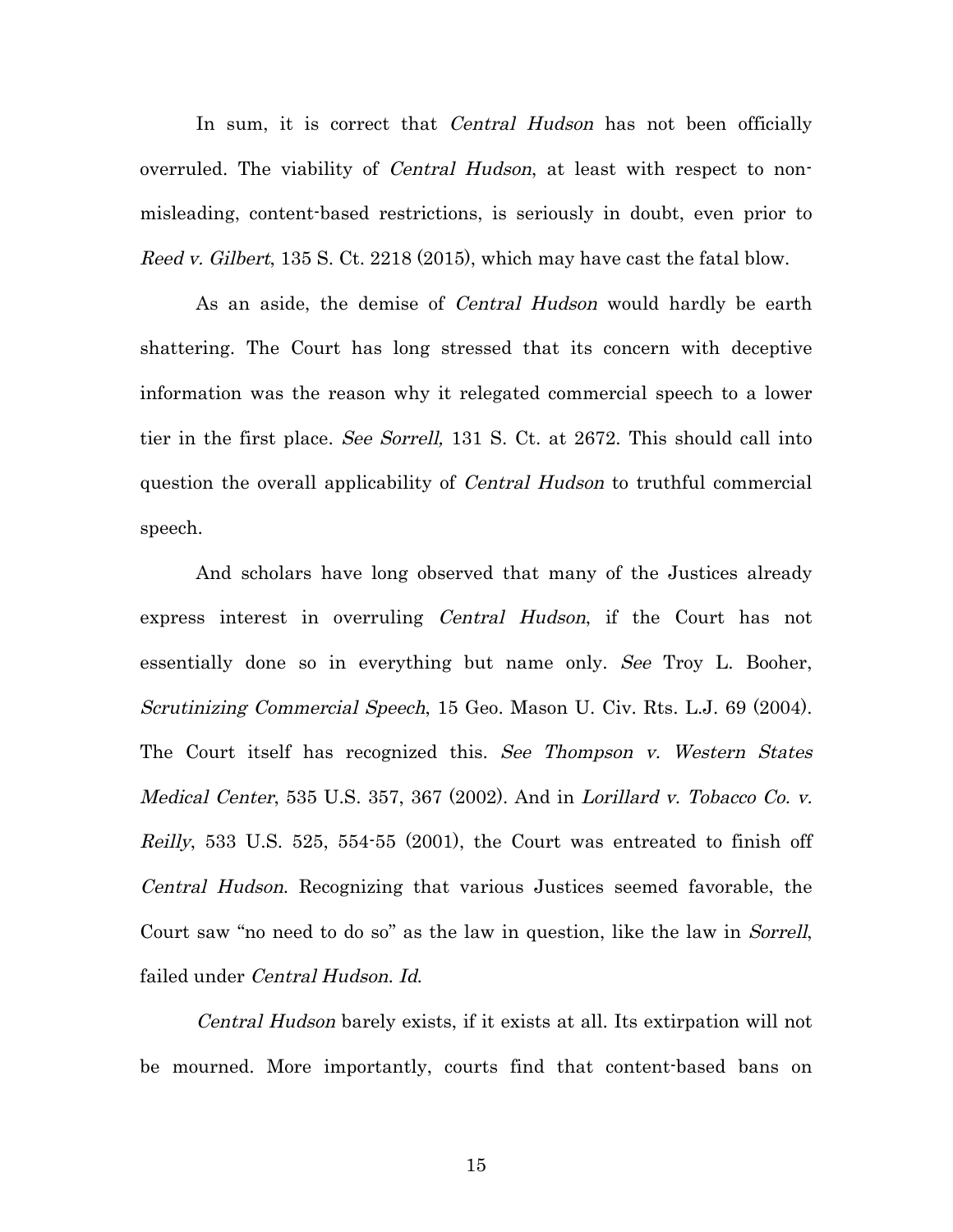truthful commercial speech fail even the more deferential Central Hudson test. Metro's reliance upon it is tenuous at best.

The Court's sweeping opinion in Reed v. Gilbert, 135 S. Ct. 2218 (2015) only provides further bolsters the case for strict scrutiny. The Court unambiguously held that content-based restrictions on speech are reviewed under strict scrutiny. Metro acknowledges *Reed*, cites to unpublished cases from federal district courts and maintains Reed has no application to the commercial speech doctrine. (Memorandum, p. 7). Reed, however, lacks this qualification within its broad contours. It is true, strictly speaking, that the majority opinion in Reed did not address commercial speech. Rather, the sings at issue were directional signs, hardly the sort of high value speech that is readily differentiated from advertisements. Furthermore, Justice Alito in his concurrence outlined restrictions on signage that would not be content based. Seeming to contemplate the application of Reed to commercial speech, Justice Alito singled out time restrictions on "advertising a one-time event." 135 S. Ct. at 2233 (Alito, S. concurring). This distinctions would be completely mooted if all commercial speech was unaffected by Reed.

Metro accurately cites a number of district court opinions adopting the view that Reed has no application to commercial speech (memorandum, p. 7), but misses a contrary opinion far closer to home.5 In Thomas v. Schroer, 2015

 $5$  In a sense though, the opinions are correct—Reed did not directly address commercial speech or mention *Central Hudson*. But *Sorrell* already had stated that heightened scrutiny applies to non-misleading, content-based restrictions on commercial speech. That ground had already been plowed; it is not surprising then that Reed did not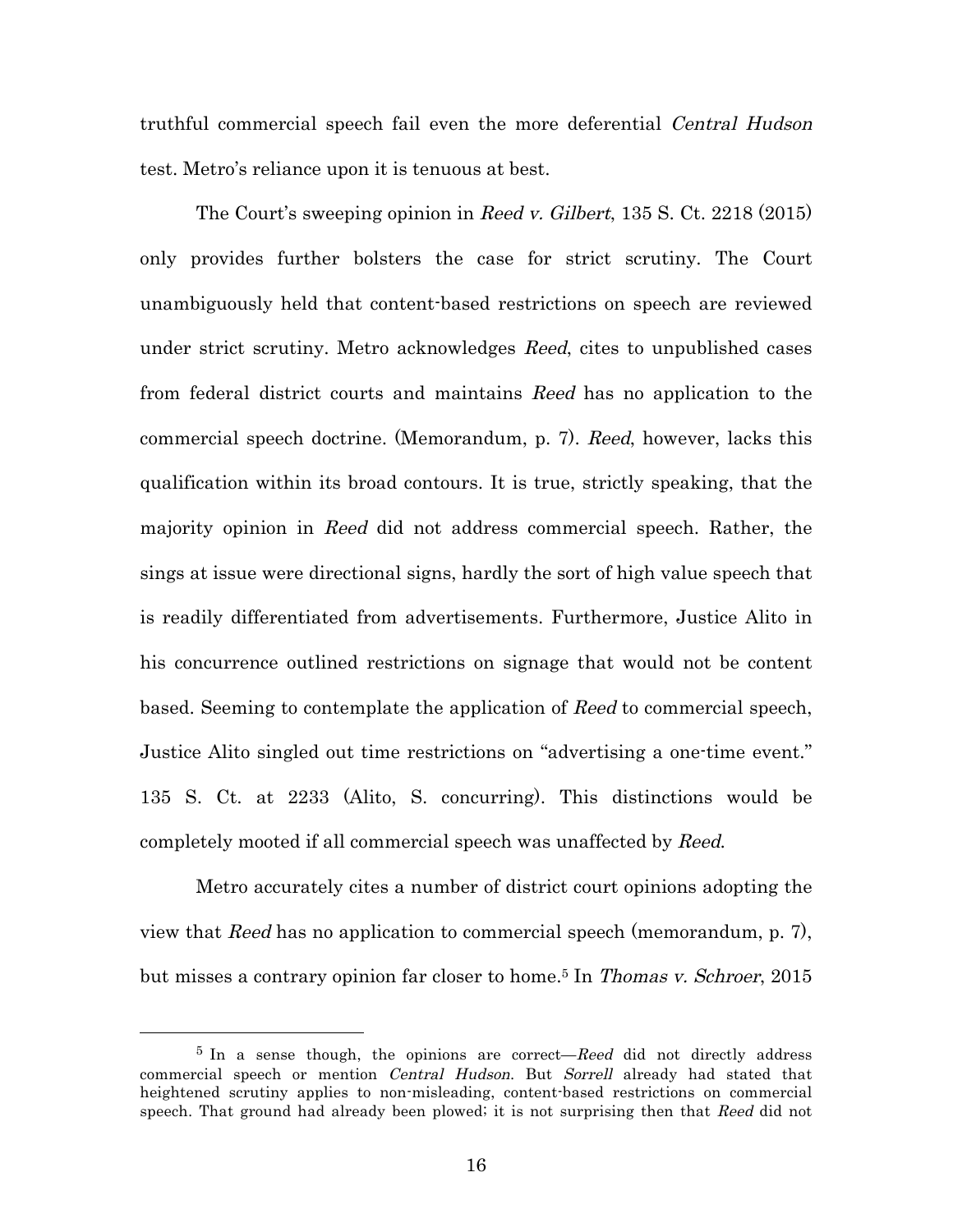U.S. Dist. LEXIS 119045, \*4 (W.D. Tenn. Sept. 8, 2015) (copy of opinion attached), the Tennessee Department of Transportation removed a number of Thomas' signs, including signs advertising the sale or lease of property. The court granted a preliminary injunction after it squarely rejected the DOT's contention that Reed had no bearing on these signs. Id. at \*12 (The "clear instruction" of Reed "applies equally to the determination of whether a sign is directional; pertains to natural wonders or scenic and historical attractions; or advertises the sale or lease of property on which it is located") (emphasis added).

Finally, this Court should apply strict scrutiny because Tennessee's free speech protections should be considered more robust than the First Amendment. See Doe v. Doe, 127 S.W.3d 728, 732 (Tenn. 2004) ("Article I, section 19 provides protection of free speech rights at least as broad as the First Amendment."). Given that federal law, at worst, teeters precipitously close to tipping over into strict scrutiny, if Tennessee's Constitution provides any additional protection to expressive activity whatsoever, then it must mean that a content-based ban on non-misleading commercial speech must survive strict scrutiny.

 $\overline{a}$ 

repeat the chore. And Reed did cite to Sorrell, a commercial speech case, for the proposition that "[g]overnmental regulation of speech is content based if a law applies to particular speech because of the topic discussed or the idea or message expressed." 135 S. Ct. at 2227.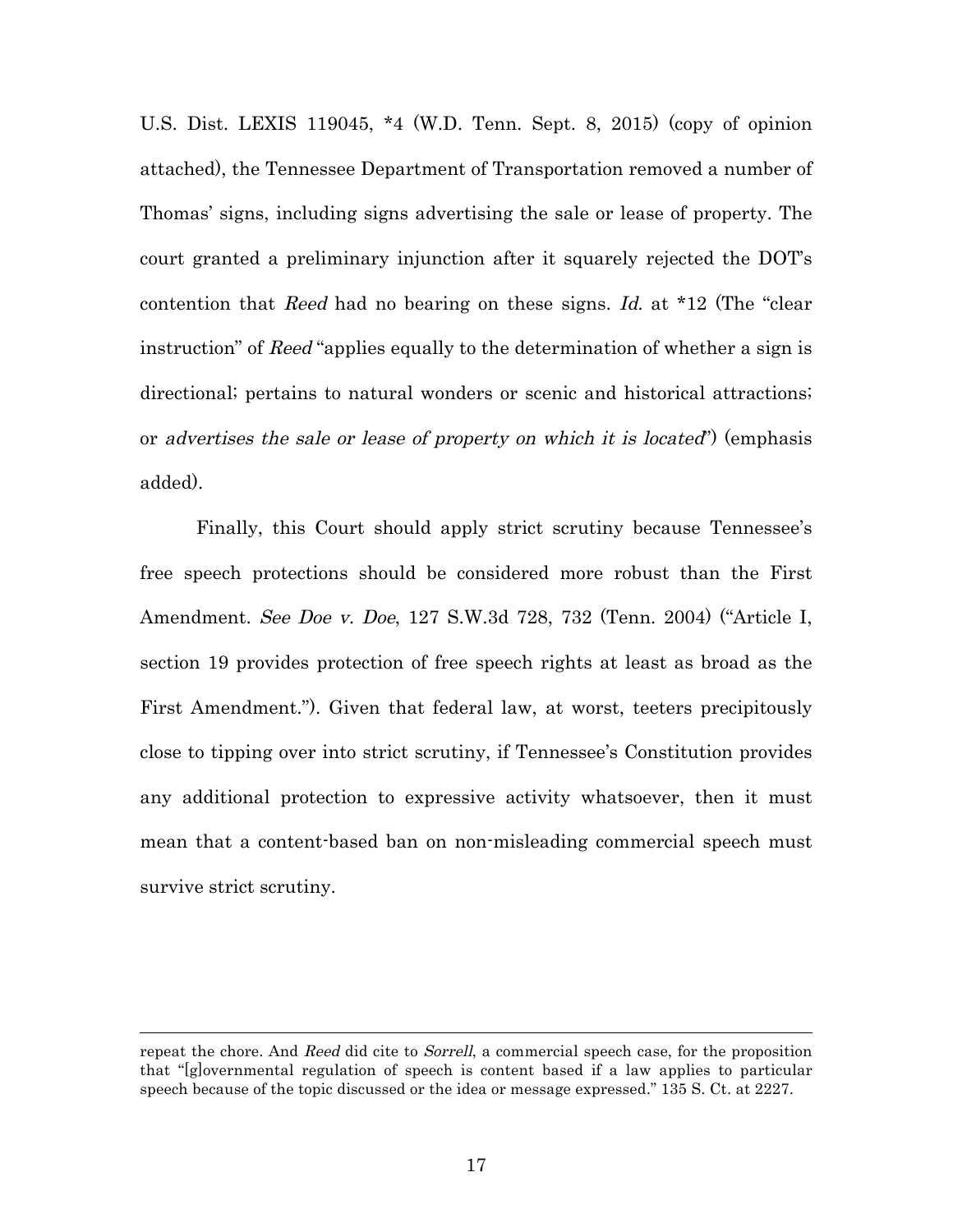3) Metro cannot show that its total ban on STRP signs would satisfy Central Hudson. The ban fails to narrowly address the harms cited, and its more tailored regulation of similar signs show a better way.

Metro is mistaken in its belief that Central Hudson guarantees it victory. When the Supreme Court uses the four (4)-part test articulated in Central Hudson, it often spells out the demise of the law in question. See, e.g., Sorrell, 131 S. Ct. at 2667; Thompson, 535 U.S. at 360; Lorillard, 533 U.S. at 561-62; 533 Greater New Orleans Broad. Ass'n, 527 U.S. 173, 193-94 (1999); Cincinnati v. Discovery Network, Inc., 507 U.S. 410, 417-18 (1993); <sup>44</sup> Liquormart, 517 U.S. at 508. Conspicuously absent from Metro's argument is a citation to a recent case upholding a complete content-based ban on truthful commercial speech under Central Hudson. This in itself is telling.

Because the Andersons' signs were non-misleading and Metro does not even attempt to argue that it serves the end of consumer protection, the law should be reviewed "with special care, mindful that speech prohibitions of this type rarely survive constitutional review." 44 Liquormart, 517 U.S. at 504 (citations and quotations omitted). The law cannot be justified by the ordinary rationale for treating commercial speech differently: protecting consumers. Id. at 502 (noting "[t]he special dangers that attend complete bans"). The law is also content-based. See Linmark Associates, Inc. v. Willingboro, 431 U.S. 85, 92-92 (1977) (ban on "For Sale" yard signs was content-based and violates First Amendment). The Court recognizes the dangers that attend governmental attempts, as in here, to single out certain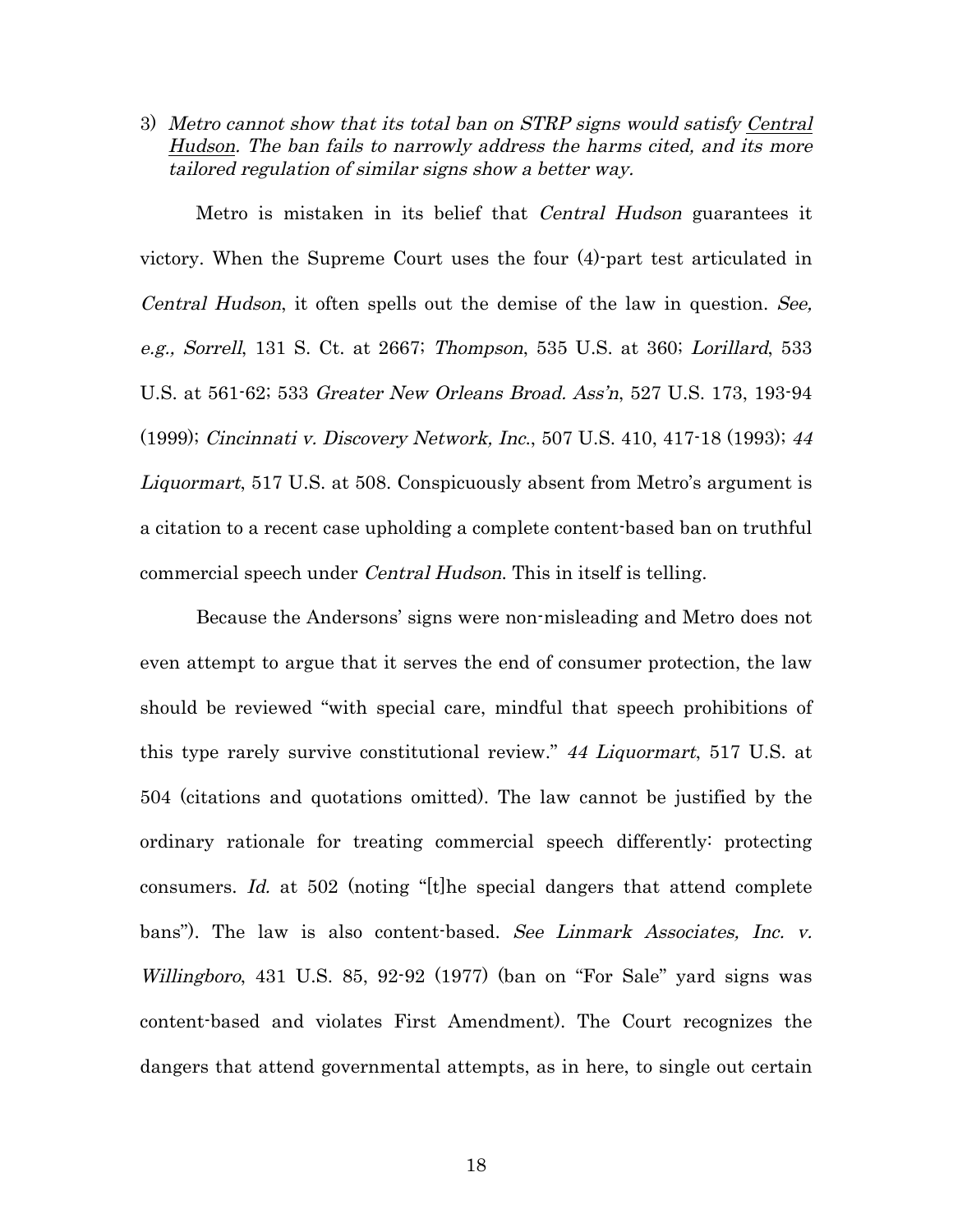messages for suppression. 44 Liquormart, 517 U.S. at 501. Yet, proffering no evidence whatsoever, Metro not only claims the law satisfies *Central Hudson*, but that the Andersons fail to even state a claim. This is wrong.

#### (a) Metro has facially failed to meet its burden.

At the least, the Andersons have stated a valid claim that the law fails Central Hudson, and even made a substantial showing that they will prevail on the merits. Under this test, the Court first asks whether the commercial speech concerns unlawful activity or is misleading. If so, then the speech is not protected by the First Amendment. If the speech concerns lawful activity and is not misleading, however, the Court next asks "whether the asserted governmental interest is substantial." Id. at 566. If it is, then the Court "determine[s] whether the regulation directly advances the governmental interest asserted," and, finally, "whether it is not more extensive than is necessary to serve that interest." Id.

Facially, Metro has failed to carry their burden because its pleading consists of mere "speculation and conjecture," both as to the existence of a harm and the efficacy of the law as a remedy. See Endenfield v. Fane, 507 U.S. 761, 771 (1993) (government must demonstrate real, not speculative harms, and that the restriction "will in fact alleviate them"). When the law is content-based, the burden is on the government to justify the restriction. See Thompson, 535 U.S. at 372. Even under the lower Central Hudson standard, Metro must show a reasonable fit between the ban on speech and its goal. <sup>44</sup>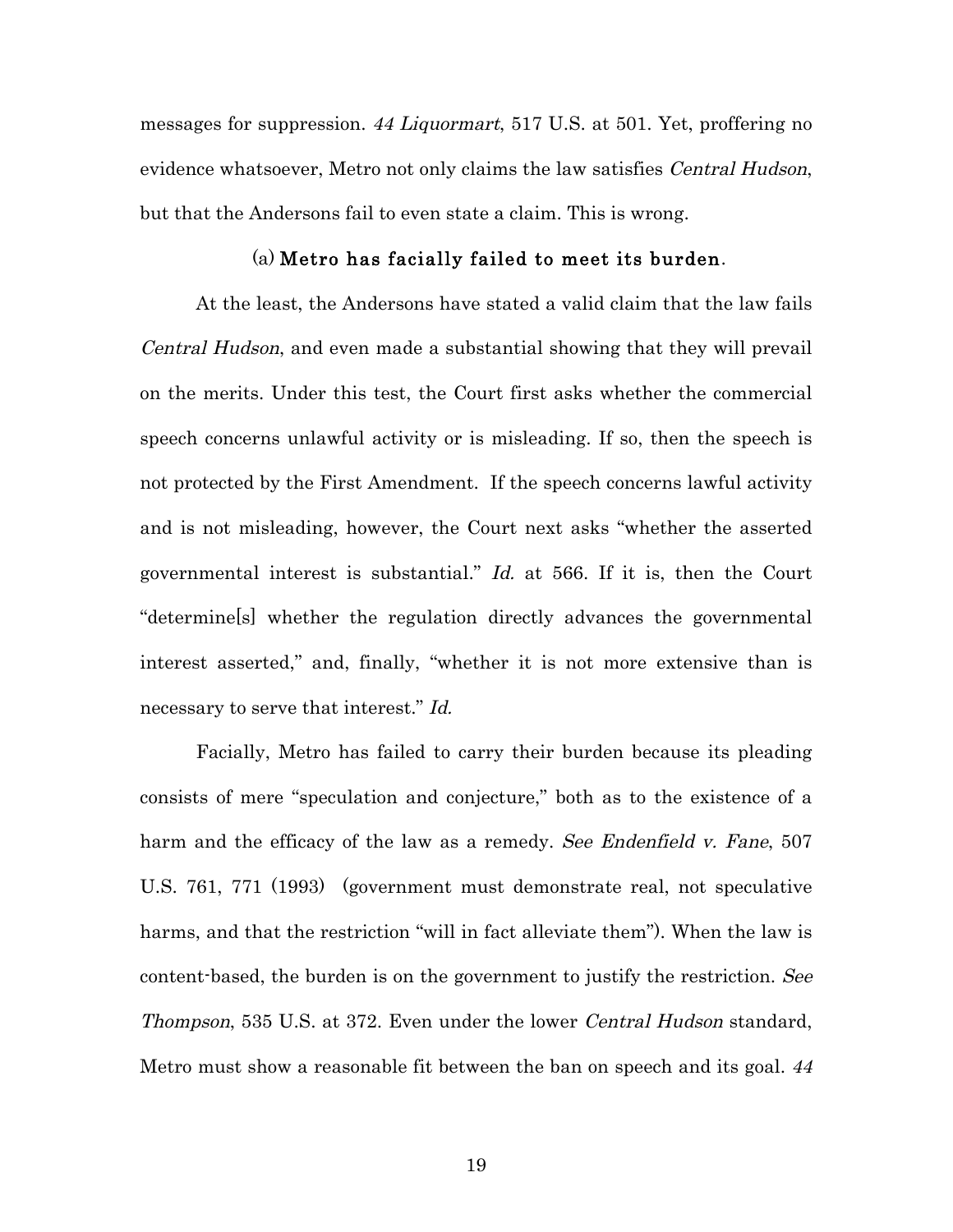Liquormart, 44 U.S. at 507. The requirement of actual proof of a real harm and a tailored factual solution is unmet by Metro. This can be facially determined by the pleadings themselves.

#### (b) The law fails the Central Hudson test.

Nevertheless, proceeding through the four-step analysis, the Andersons have not merely stated a claim, they have a substantial likelihood of prevailing on it. Regarding step one, Ms. Andersons' signs were not misleading—the house was available for rent on Airbnb; it was the correct residence. This is not disputed by Metro.

Regarding step two, the governmental interest, Metro articulates three (3) goals: 1) protecting long-term residents from seeing their neighborhoods "taken over" by non-owner occupied Airbnb operators; 2) aesthetic value of the neighborhood; and, 3) traffic dangers. (Memorandum, p. 8). Protecting long-term residents from seeing the neighborhoods overrun by short-term renters is not a legitimate goal. See Linmark, 431 U.S. at 94.96 (ban on "For Sale" signs justified on grounds that it would cause neighbors to move—not a legitimate justification). In *Linmark*, the Court rejected the notion that a city had an interest in restricting the free flow of truthful information like that a house was available for sale out of fear that consumers might act on it and disrupt the neighborhood composition. The Court later described this rationale as "rest[ing] on the offensive assumption that the public will respond 'irrationally' to the truth." 44 Liquormart, 517 U.S. at 503 (citing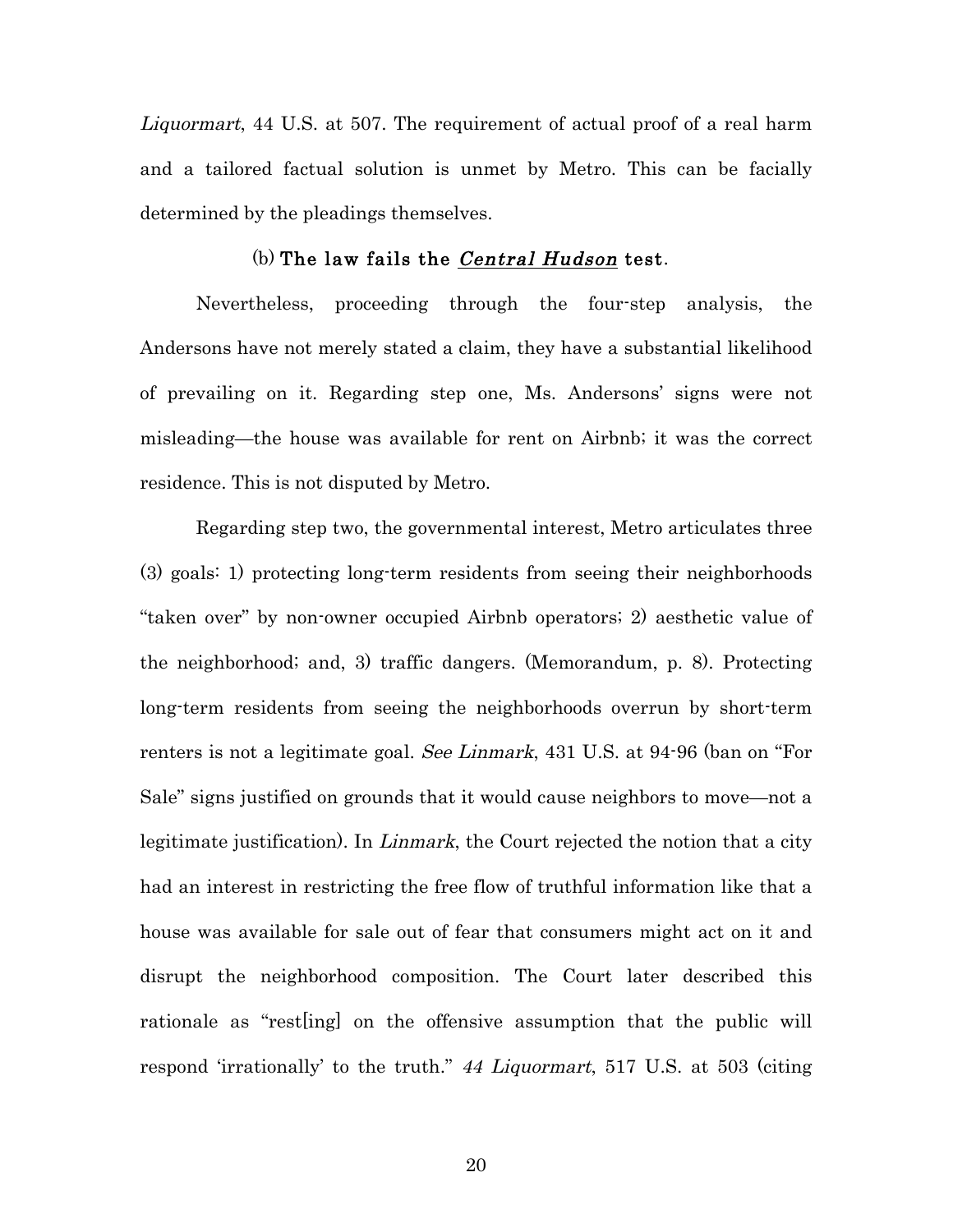Linmark, 431 U.S. at 96); see Metromedia, Inc. v. City of San Diego, 453 U.S. 490, 505 (1981) (plurality) (government cannot suppress truthful speech "merely because it is fearful of that information's effect upon its disseminators and its recipients").

Aesthetics and traffic safety have been found legitimate by the Court. City of Ladue v. Gilleo, 512 U.S. 43, 49-51 (1994). The Andersons do not concede that these are legitimate concerns with respect to truthful speech on one's own home.6 Regardless, assuming the goal is legitimate, the law will fail the third and fourth prong of *Central Hudson* as it did in *Gilleo*, 512 U.S. at 49-51.

Metro's ban on STRP signage is substantially likely to fail the third prong of Central Hudson, which asks whether the restriction directly advances Metro's interest. See Greater New Orleans, 527 U.S. at 188-190. Metro's overall signage scheme "is so pierced by exemptions and inconsistencies that [Metro] cannot hope to exonerate it." Id. at 190. As outlined in the motion for injunction, a broad swath of virtually identical temporary signage, including "for rent" signs, are permitted under Metro's Code. (Injunction, p. 13). Only temporary STRP signs receive the ultimate punishment.

Metro does not dispute that these signs are permissible or, evidently,

 $6$  Metro's concern over traffic and aesthetics is particularly unfounded given that the signs will be located in the Andersons' yard. "It bears mentioning that individual residents themselves have strong incentives to keep their own property values up and to prevent 'visual clutter' in their own yards and neighborhoods." See Gilleo, 512 U.S. at 58.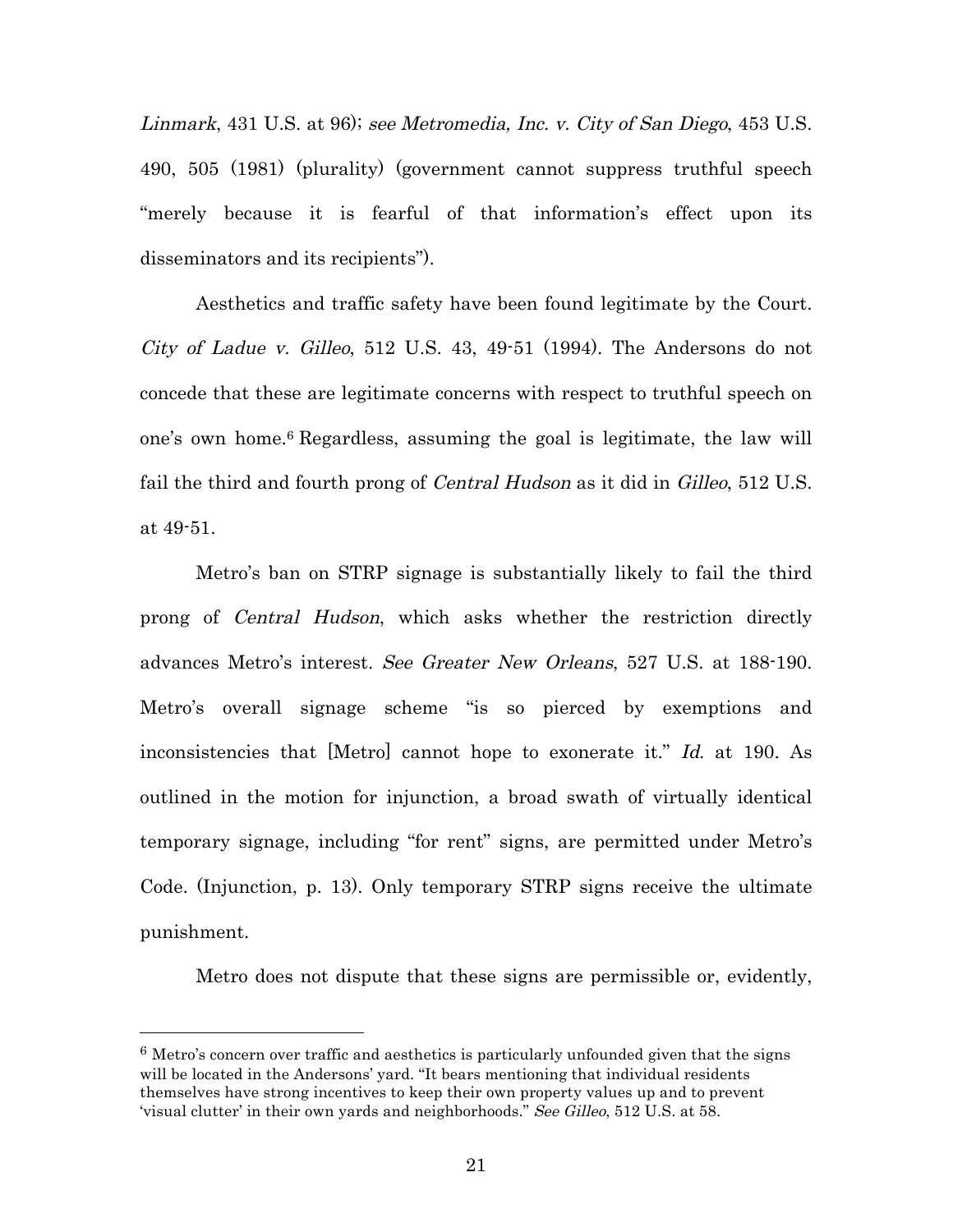find them distinguishable. Surely signs for STRPs present "no greater an eyesore," *Discovery Network*, 507 U.S. at 425, than signs for fairs, flea markets, yard sales, for rent signs, and restaurant menu boards. These signs present at least as much of a threat to the neighborhood's aesthetics or traffic. See N. Olmsted Chamber of Commerce v. City of N. Olmsted, 86 F. Supp. 2d 755, 552 (N.D. Ohio 2000) ("However, this regulation neither directly and materially advances the City's asserted interests [safety and aesthetics], nor provides for a carefully calculated and reasonable fit."). Signs much larger than Ms. Anderson's sign are permitted. And signs may be left up for a longer duration. See, e.g., Metro. Code §§ 17.32.040 (exempting yard sale signs up to six (6) square feet in area and up for six (6) days),  $17.32.060(C)(2)(a)$  (exempting "For Rent" signs up to six (6) square feet, no time limit). The law provides ineffective or remote support for the goal of traffic safety and aesthetics. See Edenfield, 507 U.S. at 770. The "overall irrationality of" Metro's signage scheme is fatal to this prong. Greater New Orleans, 527 U.S. at 193 (quotation omitted).

The law also fails the fourth prong, which requires it to be "not more extensive than is necessary to serve" the stated interest. See Discovery Network, 507 U.S. at 416. Metro must have employed a "means narrowly tailored to achieve the desired objective." Board of Trustees of State Univ. of N.Y. v. Fox, 492 U.S. 469, 480 (1989). Metro must demonstrate—to date they have not tried—that it "carefully calculated the costs and benefits imposed'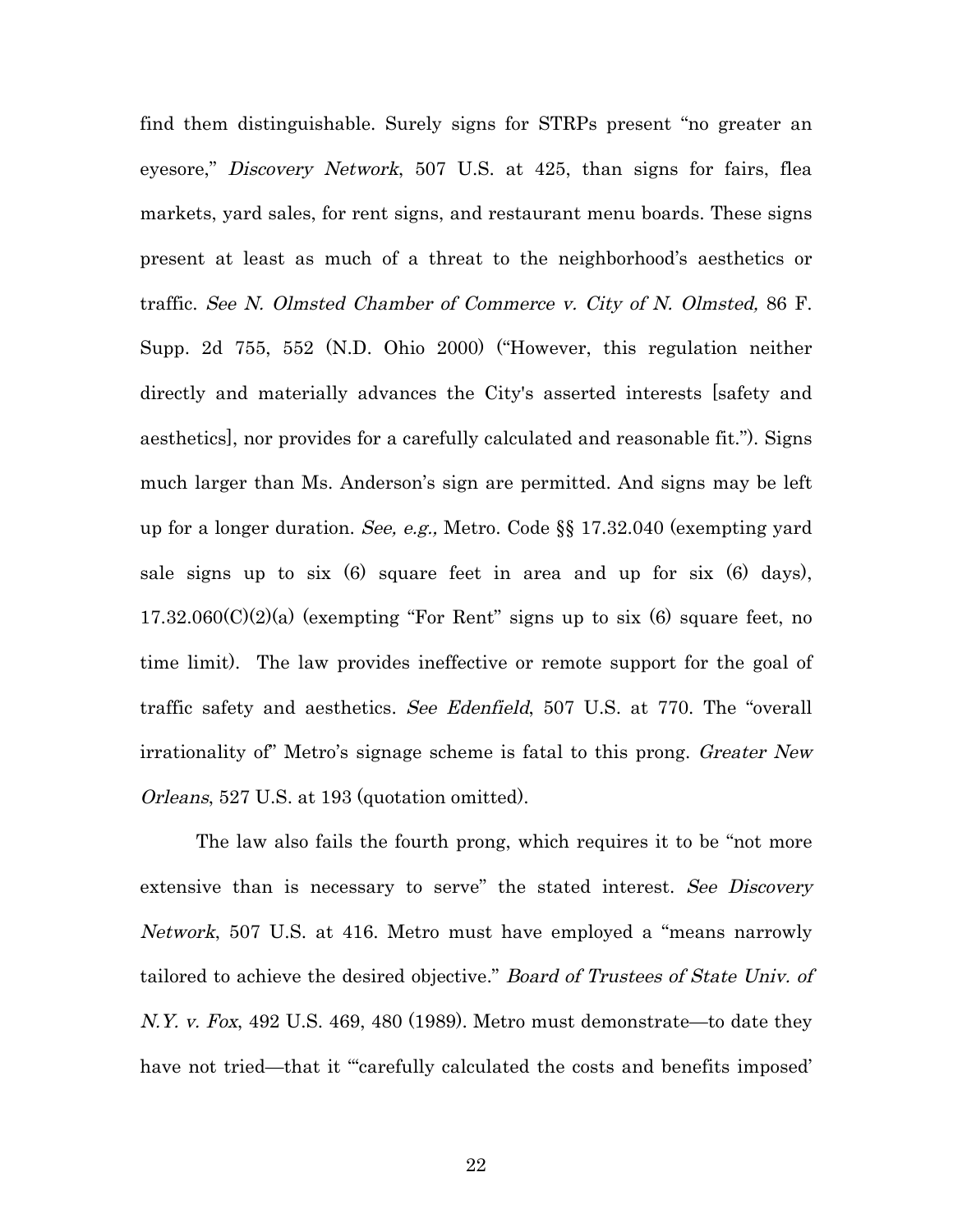by the regulations." *Discovery Network*, 507 U.S. at 417. The "breadth and scope of the regulations, and the process by which" Metro adopted the total ban "do not demonstrate a careful calculation of the speech interest involved. Lorillard, 533 U.S. at 562.

"It is perfectly obvious that alternative forms of regulation," <sup>44</sup> Liquormart, 517 U.S. at 507, not involving content-based speech restrictions would do far more to advance the goal of aesthetics and traffic safety. Metro's "current Code regulates many aspects of signs that have nothing to do with a sign's message: size, building materials, lighting, moving parts and portability." Reed, 135 S. Ct. at 2232. See also N. Olmsted Chamber of Commerce, 86 F. Supp. 2d at 772 ("[T]he City could properly regulate the size of all signs within certain districts in a content neutral fashion …."). Other permissible, temporary residential signs are regulated based on these sorts of content-neutral aspects. See Metro. Code §§ 17.32.040, 060. Metro could have easily regulated the harms associated with STRP signs this way, but chose not to do so. The ban fails the fourth prong as well.

### (c) Metro provides no authority supporting upholding the law.

Every case cited by Metro is readily distinguishable. In Metromedia, 453 U.S. at 507, the Supreme Court did state in a "badly splintered plurality opinion which has arguably been undermined by [*Discovery Network*]," Rappa v. New Castel County, 18 F.3d 1043, 1047 (3d Cir. 1994), that a total ban on all outdoor advertising satisfied *Central Hudson* because it served the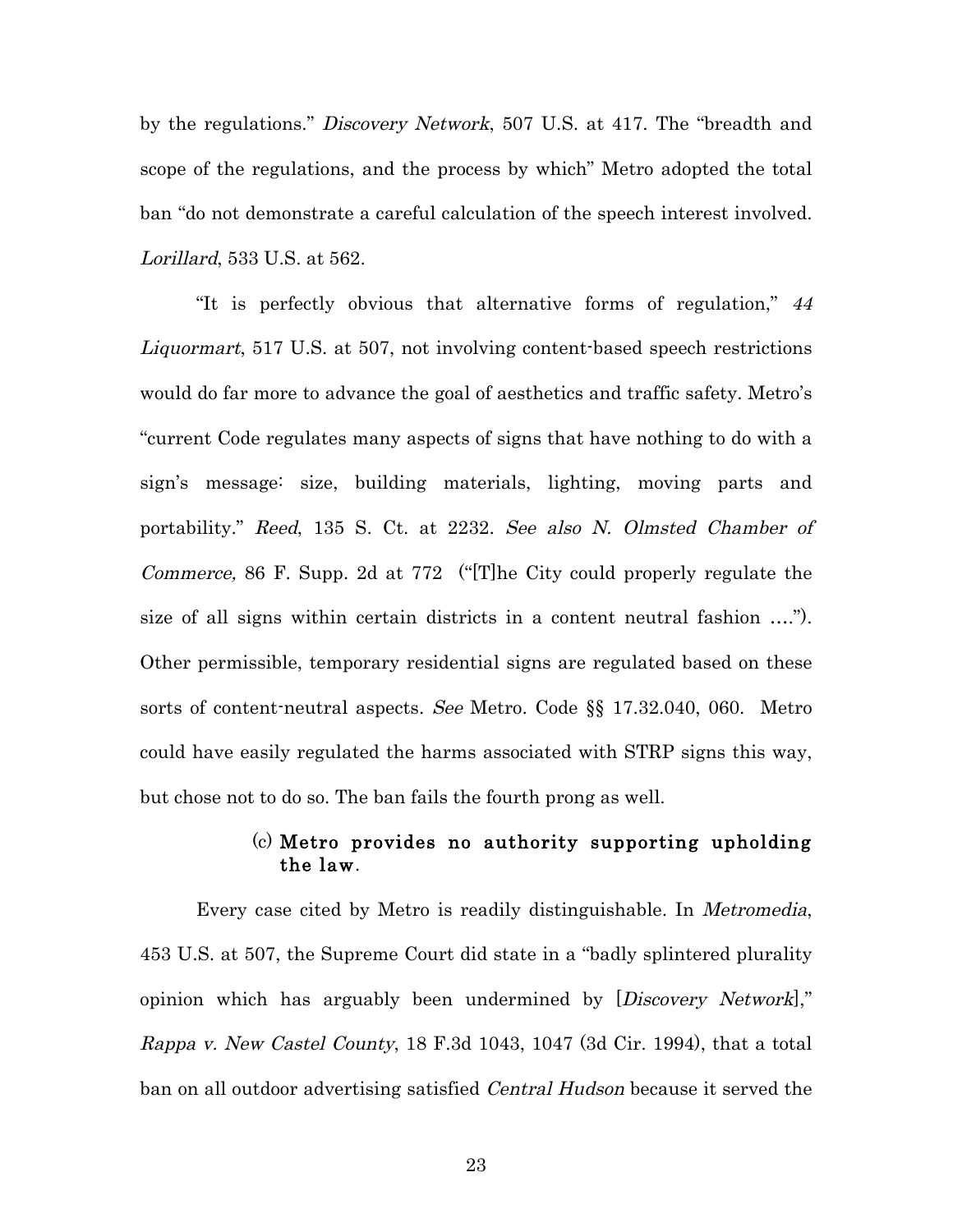goals of aesthetics and traffic safety. But this was a plurality decision, and the governing, concurring opinion "specifically—and vehemently disagreed with that conclusion [that San Diego constitutionally regulated commercial speech]." Discovery Network Inc. v. Cincinnati, 946 F.2d 464, 470, n. 9 (6th Cir. 1991); Rappa, 18 F.3d at 1058 (concurrence employed more stringent review that the law failed because it "failed to come forward with evidence demonstrating the billboards actually impair traffic safety," or that the interest in aesthetics was substantial in the commercial and industrial areas) (quoting Metromedia, 453 U.S. at. 528, 530-33 (Brennan, J., concurring in the judgment)).

The concurring opinion actually supports the Anderson's position that Metro's law should not withstand constitutional scrutiny. Further, unlike the law in *Metromedia*, Metro's law does not ban all outdoor advertising. Many other similar signs are permitted, see Metro. Code §§ 17.32.040, 060, and it is that differential treatment that is fatal under the third and fourth prongs of Central Hudson.

Metro's other cases fare equally poorly. Members of City Council v. Taxpayers for Vincent, 466 U.S. 789, 804, 808 (1984) (memorandum p. 9) was an opinion that addressed a time, place and minor restriction, not a contentbased prohibition. ("The text of the ordinance is neutral."). The same is true of Silver Video USA, Inc. v. Summers, M2004-00794-COA-R3-CV, 2006 Tenn. App. LEXIS 714 (Tenn. Ct. App. Nov. 1, 2006). Content-based restrictions are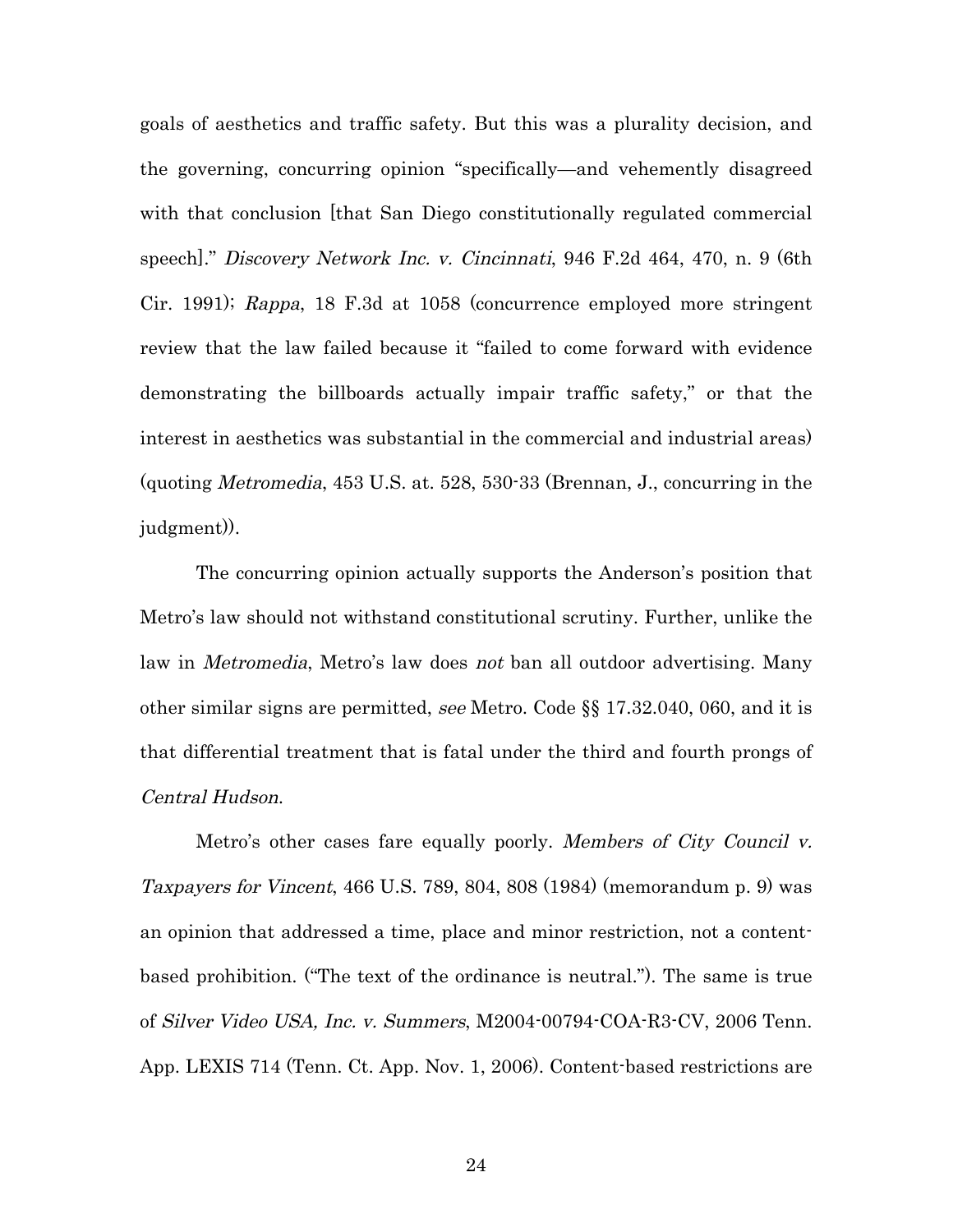subject to a different, far more rigorous test than content-neutral time, place, manner restrictions. See Rappa, 18 F.3d at 1053 (whether a law is contentbased or content-neutral time, place and manner restriction "becomes a (if not the) crucial determination in the evaluating a particular regulation of speech") (citation omitted). This is because, unlike the challenged law, restrictions on when or where speech occurs does not prohibit speech altogether.

Metro's final case, mined from the jurisprudence of Michigan, is City of Rochester Hills v. Schultz, 459 N.W.2d 69 (Mich. 1999). It is, in addition to being overwhelmed by the greater weight of binding Supreme Court precedent, also readily distinguishable. There, the Michigan Supreme Court approved a total ban on home-based business signs. But it did so on the grounds that with the law was not concerned with content, but rather the visual characteristics of the signs. Id. at 493. The same cannot be said of Metro's law. It is very much concerned with content because it only pertains to a specific subject matter: STRPs.

While it is not clear from the Shultz opinion, it appears that the challenged law identified home-based business signs based on their content. In that case, *Schultz* will not survive *Sorrell* and *Reed* because it relies on the reasoning that the Supreme Court has explicitly rejected. See Reed, 135 S. Ct. at 2228 (governmental purpose is not relevant to a content-based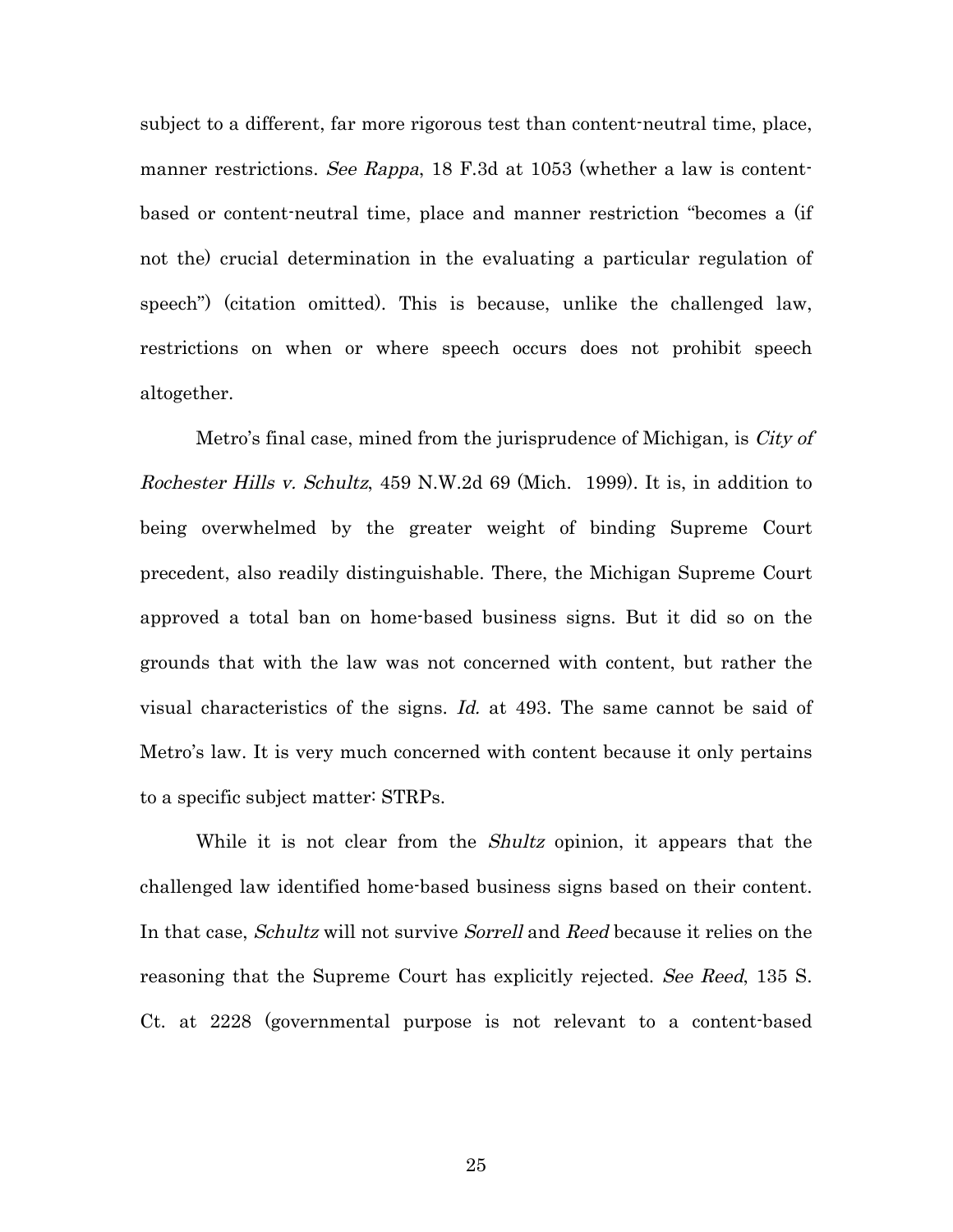restriction on speech). The law's justification only becomes relevant if the law is content neutral, as this law is not. See id.

Metro finishes by arguing that abundant alternative means of communication exist to advertise on Airbnb such as emails. (Memorandum, p. 10). This would matter if the law were a mere a time, place and manner restriction. See Virginia Pharmacy Board v. Virginia Citizens Consumer Council, 425 U.S. 748, 771 (1976) (time, place and manner restrictions justifiable if they leave open alternative means of communication). It is not. Indisputably, it is a content-based restriction. Courts do not countenance content-based restrictions merely because other means of speaking exist. The Andersons need not accept the content of their speech on the government's terms.

This point also forgets that the Court has long insisted on "[a] special respect for individual liberty in the home… [and] that principle has special resonance when the government seeks to constrain a person's ability to *speak* there." Gilleo, 512 U.S. at 49 (emphasis preserved). The Court has rejected this very argument in the context of for sale signs in a person's home even though "in theory sellers remain free to employ a number of different alternatives," Linmark, 431 U.S. at 93, because yard signs have advantages that cannot be replicated. For instance, the emails Metro deems an adequate alternative (memorandum, p. 10), would not have any chance of reaching those consumers who were not already on Airbnb, or who Ms. Anderson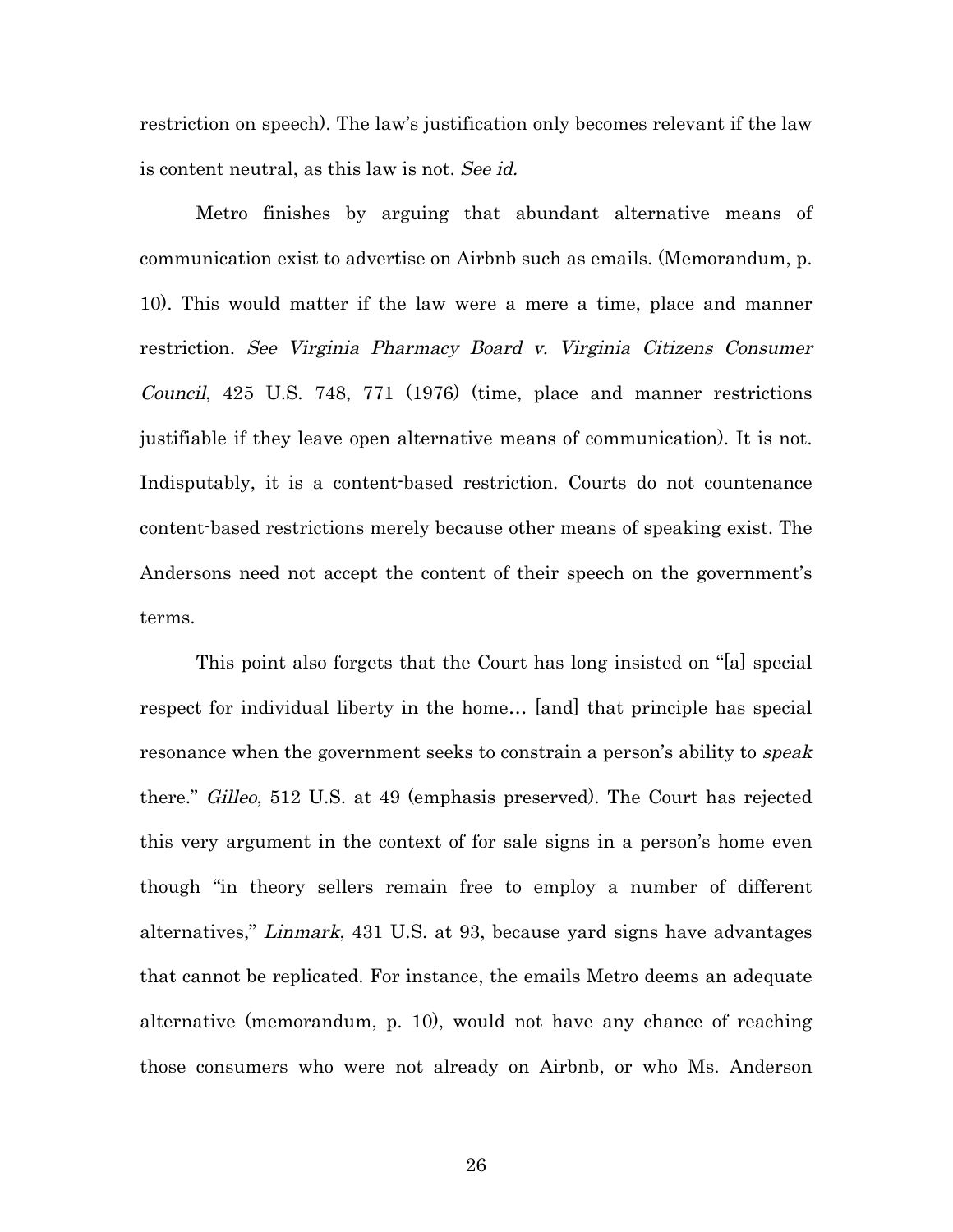wanted to reach during Oktoberfest, who were already in and enjoying her neighborhood and are thus much better prospects. "The alternatives, then, are far from satisfactory." Id.

### D. The Andersons have stated a valid claim for vagueness. Accepting the allegations as true, no reasonable person would know if they qualify for the exemptions.

Metro argues that the complaint fails to state a claim that the ordinance is unconstitutionally vague because no reasonable person could know if they are an STRP or one of the exempted entities (hotels, bed and breakfast, boardinghouse). (Memorandum, p. 11). Again, this argument stops short of establishing that under no set of facts could this claim exist. Assuming the complaint is correct and there is no way that is not arbitrary to separate covered conduct and exempted conduct, then the law is clearly unconstitutionally vague. Thus, the Andersons have stated a valid claim.

Although the merits of this argument itself are not presently before the Court (because it is not raised in the motion for injunction), Metro raises two objections to this argument. First, Metro contends that "it is not possible" an operator of an STRP would not know if they were exempted or not "because the ordinance, on its face, makes it clear that these terms do not overlap with the definition of an STRP." (Memorandum, p. 11). Metro then quotes the ordinance itself that defines STRPs and exempts other establishments. Metro's reasoning is circular; yes, the ordinance does but no, this stops short of explaining what differentiates STRPs and the exempted properties. Metro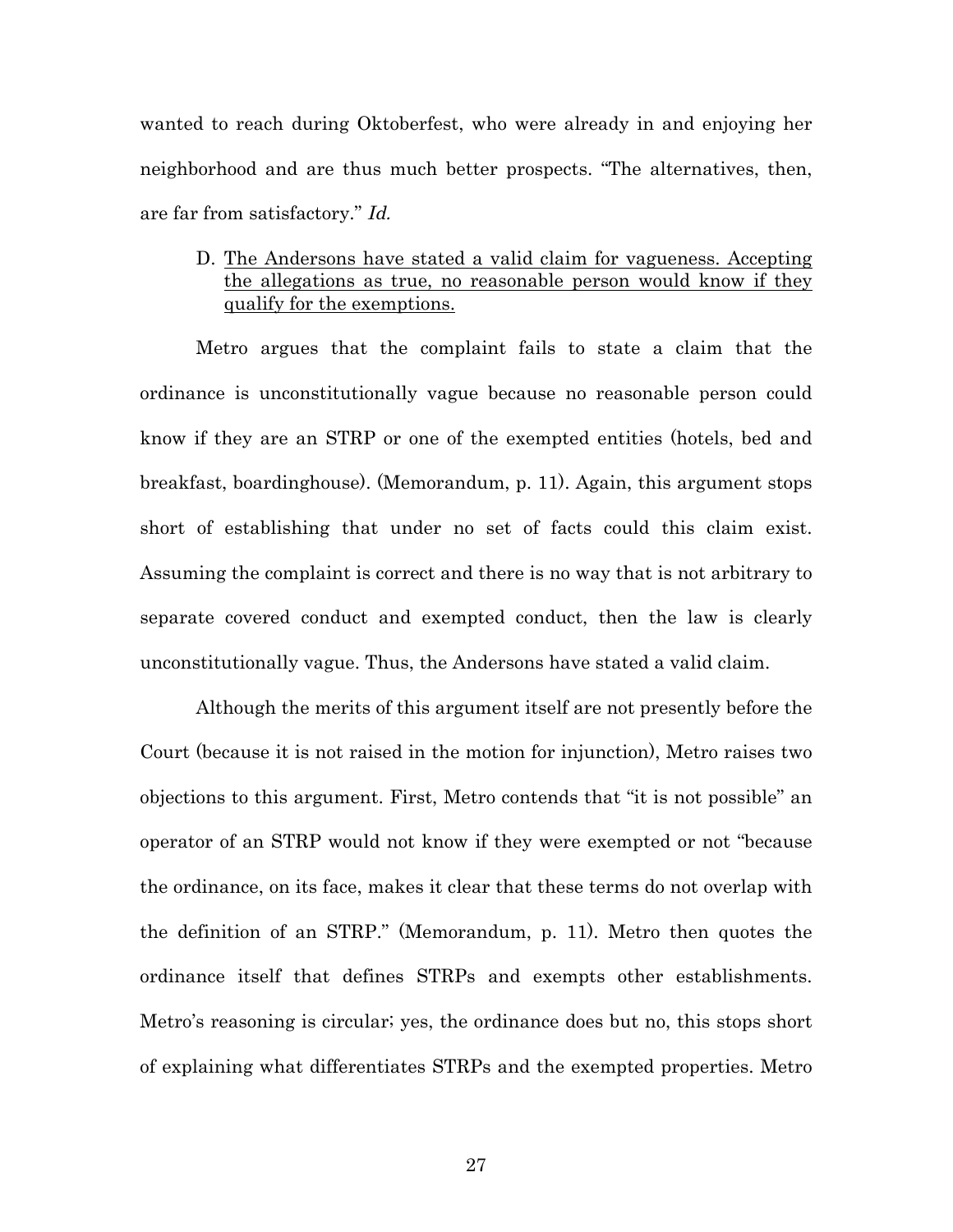does not say, and it will not do to simply redirect a reader back to the ordinance and say the ordinance says they are different.

Metro then generally contends that the complaint offers "speculation and states a legal conclusion with no factual background" in making the argument. (Memorandum, p. 11). This is perplexing. Claims for relief are supposed to be "short and plain," Tenn. R. Civ. P. 8.01, and "simple, concise and direct." Tenn. R. Civ. P. 8.05. No technical forms of pleading are required, and a complaint "need not contain detailed allegations of all the facts giving rise to the claim." Tenn. R. Civ. P. 8.05(1), 8.06; see also Webb, 346 S.W.3d at 427. The real question, about which there can be little doubt, is whether the complaint provided Metro with fair notice of the basis of the claims. See Webb, 346 S.W.3d at 426-27. Metro appropriately identifies the constitutional claims and submits argumentation, however erroneous, demonstrating that it is well aware of the constitutional jurisprudence. Metro was fairly put on notice. To insist on more exceeds the standard.

Moreover, the complaint and injunction dwell on this issue at some length. As stated in the complaint, the legal definition of the terms in question make the Andersons' home both an STRP and an exempted establishment, thus no ordinary person could know if the law applied or not, and enforcement of the law would surely be arbitrary. (Complaint, pp. 20-21).

For evidence that this argument has merit, the Court need not look any further than Metro's own argument which, as if to make the point that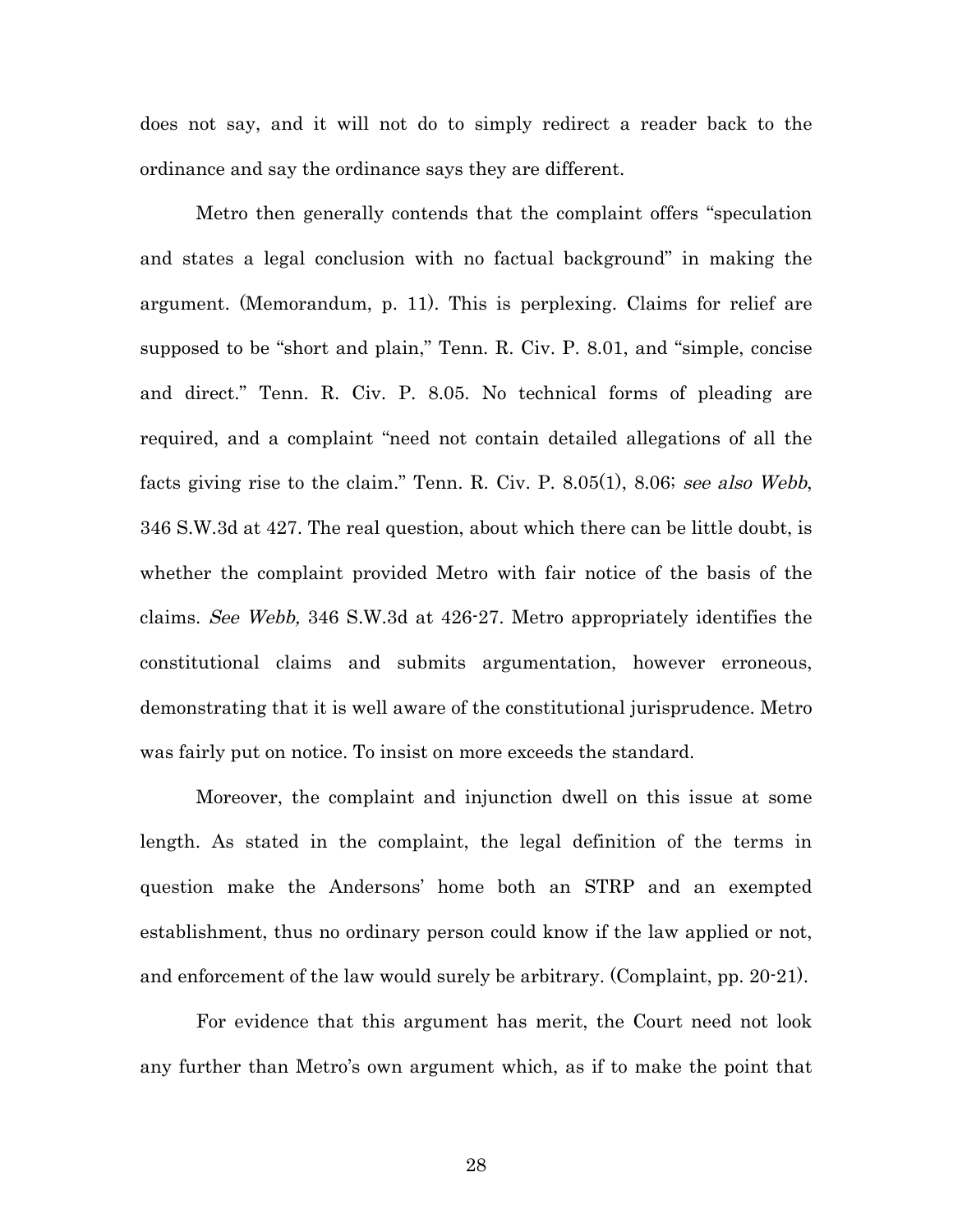enforcement is sure to be arbitrary, at one point appears to allow for the possibility that the law does not apply to the Andersons because of the exemptions (memorandum, p. 4), only to later argue that the ordinance makes it clear that the terms do not overlap. (Memorandum, p. 11). The dualism of Metro's position should underscore the plight of anyone struggling to make sense of this law.

## E. The Andersons state valid claims for Equal Protection, Substantive Dupe Process and Anti-monopolies clauses. Rational basis may not be the test, but even if it is, it can be lost by Metro.

Metro argues that the Andersons have failed to state a claim on their Equal Protection, Substantive Due Process, or Anti-Monopolies claims. (Memorandum, pp. 12-16). For these issues, the sole question is whether, if the facts in the complaint are true, the Andersons are entitled to relief under these three issues. Metro does not show how these claims are deficient in any way. Rather, Metro asserts that these claims are reviewed under rational basis and, thus, they will prevail. The merits of the claim are not suitable for consideration in a motion to dismiss for failure to state a claim. Webb, 346 S.W.3d at 432 (recognizing "the well-established principle in Tennessee that a Rule 12.02(6) motion challenges only the legal sufficiency of the complaint, not the strength of the plaintiff's proof or evidence"). As pointed out above, the U.S. Supreme Court long ago reversed a Tennessee Court which mistakenly cut off a proceeding from fact finding because it was economic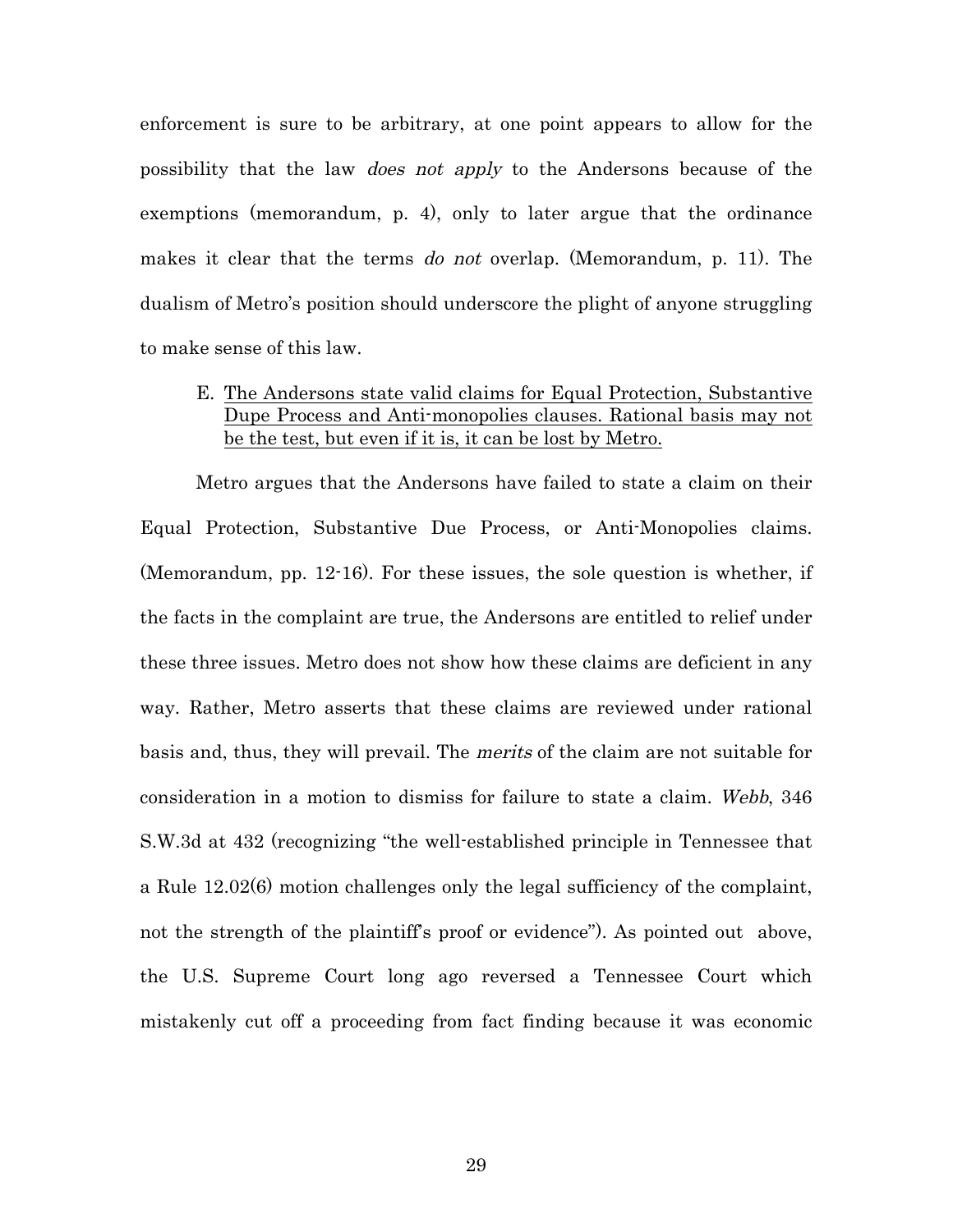legislation reviewed for a rational basis. Nashville  $C \& S$ . L. Ry. v. Walters, 294 U.S. 405, 414-15 (1935)

Also, Metro makes a number of assumptions that are in dispute. Metro's arguments presume that no fundamental rights are in play, which would elevate the standard of scrutiny. Yet, the Andersons maintain that they have had a number of fundamental rights implicated. (Complaint, pp. 22-24). Metro also asserts that the ordinance is a zoning measure, but this too is disputed. (Memorandum, p. 14). Granting the motion to dismiss would improperly endorse Metro's best case view of the facts, the very opposite of the guiding legal standard.

Furthermore, Metro also presumes that it will prevail under rational basis. This too is unfounded. As argued above, many economic regulations have failed to do so, and, more importantly, the factual record must be more fully flushed out before it can be decided if the ordinance is rational.

More importantly, Metro adduces no evidence showing how the law is rational, nor do they try. Id. ("The mere assertion of a legitimate government interest has never been enough to validate a law.") (quotations and citations omitted). The Andersons have stated a valid, and especially well developed claim, and it is not unheard of to fail rational basis. See, e.g., Cleburne, 473 U.S. 432 (fails equal protection); Craigmiles v. Giles, 312 F.3d 220, 225 (6th Cir. 2002) (equal protection/substantive due process); Bruner, 997 F. Supp. 2d 691, 699 (E.D. Ky. 2014) (same); Consumers Gasoline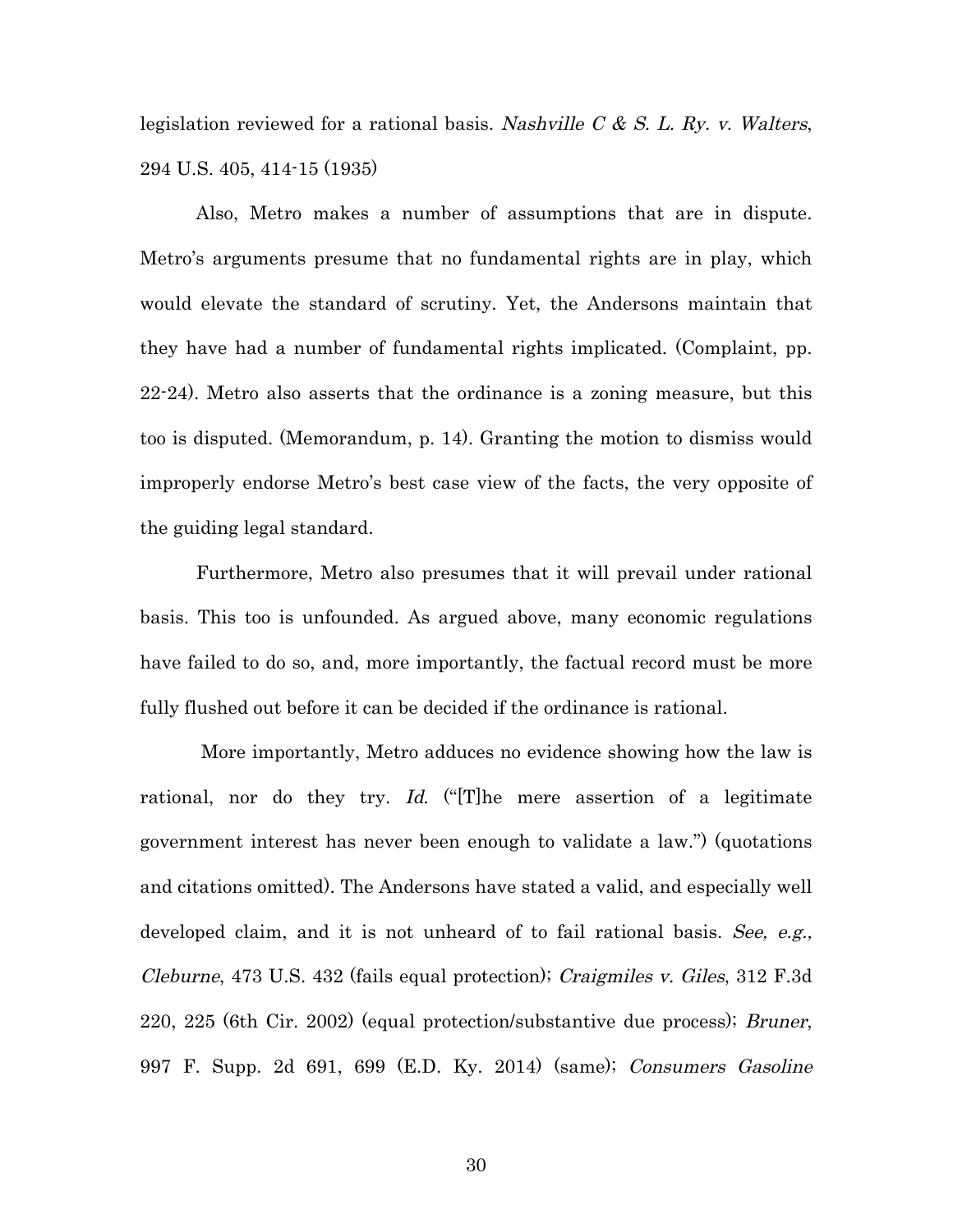Stations v. Pulaski, 292 S.W.2d 735 (Tenn. 1956) (equal protection); Checker Cab Co. v. Johnson City, 216 S.W.2d 335, 627 (Tenn. 1948) (anti-monopolies clause).

In short, Metro would "require the trial court to scrutinize and weigh" the facts and arguments in order to make a determination that the claims are not plausible which, in turn, "raises potential concerns implicating the Tennessee constitutional mandate that 'the right of trial by jury shall remain inviolate." Webb, 346 S.W.3d at 432 (quoting Tenn. Const. art. I., § 6). This the Tennessee and U.S. Supreme Courts have instructed trial courts not to do.

# F. The Andersons have stated a valid claim of an unreasonable search and seizure.

Metro next contends that the records requirement does not violate state and federal prohibitions against unreasonable searches and seizures, attempting to distinguish Metro's ordinance from the virtually identical one struck by the Supreme Court in *City of Los Angeles v. Patel*,  $\cdot$  U.S.  $\cdot$ , 135 S. Ct. 2443 (2015). (Memorandum, p. 18).

Metro distinguishes because the Los Angeles ordinance specified that a hotel operator could be arrested for failing to provide the records. This misses the point entirely. As the Andersons submit in their complaint, they are not operating a dangerous, large commercial business. They do not qualify for an administrative search in the first place. (Complaint, pp. 25-26). They may not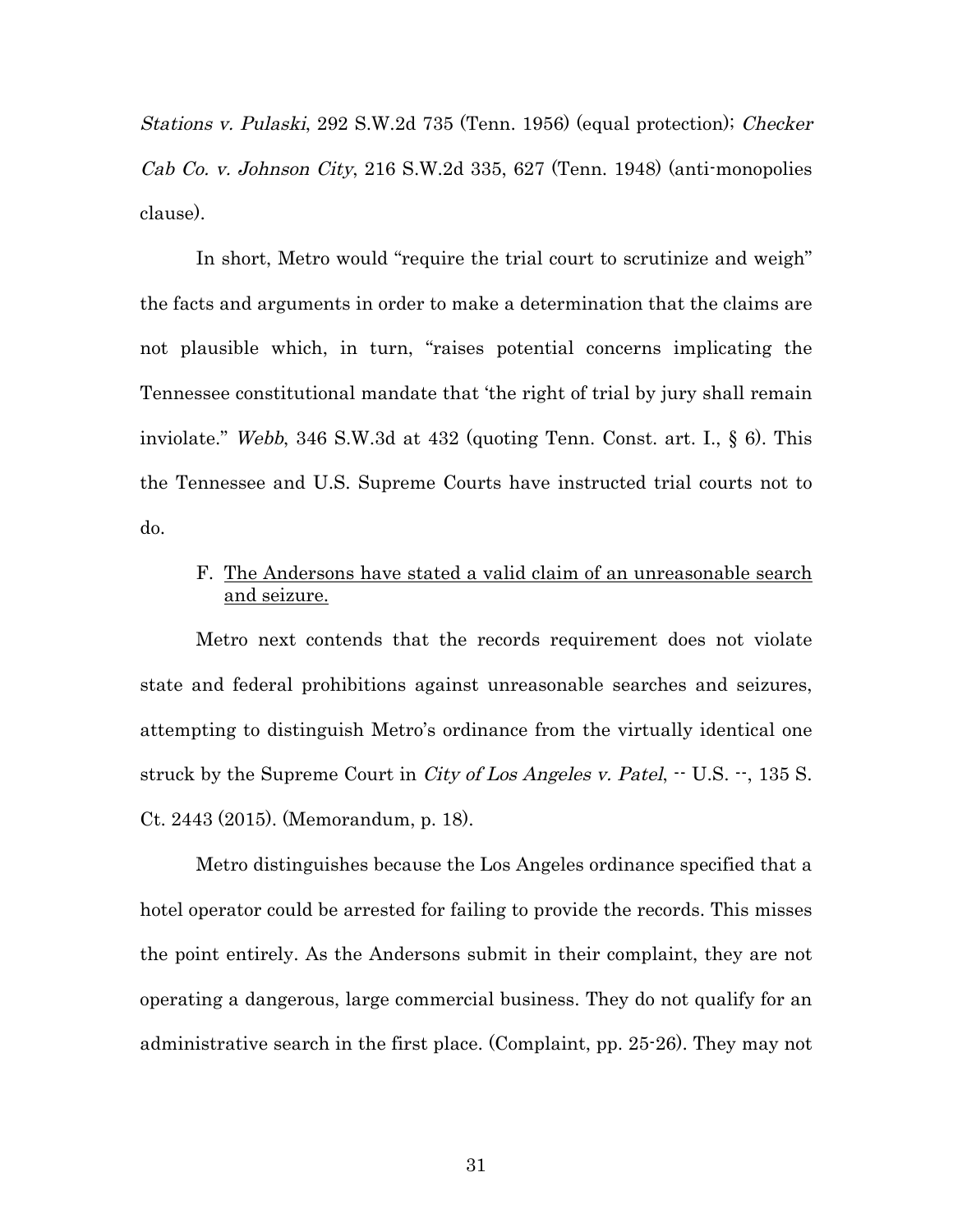even be compelled to keep records. And, whatever the merits of this position may be, it is obviously a sufficient legal claim.

Additionally, the Patel ruling will not allow for Metro's distinction. It was the lack of judicial review, not the punishment itself, that made the obligation to disclose records impermissible. See Patel, 135 S. Ct. 2452 ("[S]earches conducted outside the judicial process, without prior approval by a judge or a magistrate judge, are *per se* unreasonable subject only to a few specifically established and well-delineated exceptions.").

Furthermore, this distinction is but one of degrees. A violation of Metro's Code is sanctionable. Historically, violations of municipal ordinances are civil in nature, but a sanction may be punitive in purpose or effect, even constituting a fine for constitutional purposes. City of Chattanooga v. Davis, 54 S.W.3d 248, 259, 261 (Tenn. 2001). When Metro's Code is silent as to penalty, a violation of any provision of the code is punished by a fifty-dollar (\$50) penalty. Metro. Code § 1.01.030(A). Each day a person violates the Code is separately punishable. Metro. Code § 1.01.030(B). So the failure to provide the police with records is punishable.

A lighter punishment will not make the search constitutional. See Camara v. Mun. Court, 387 U.S. 523, 527, 540 (1967) (San Francisco ordinance permitting warrantless inspections to enforce housing code punishable as a misdemeanor is unconstitutional); Baker v. City of Portsmouth, 2015 U.S. Dist. LEXIS 132759 (S.D. Ohio, Sept. 30, 2015) (copy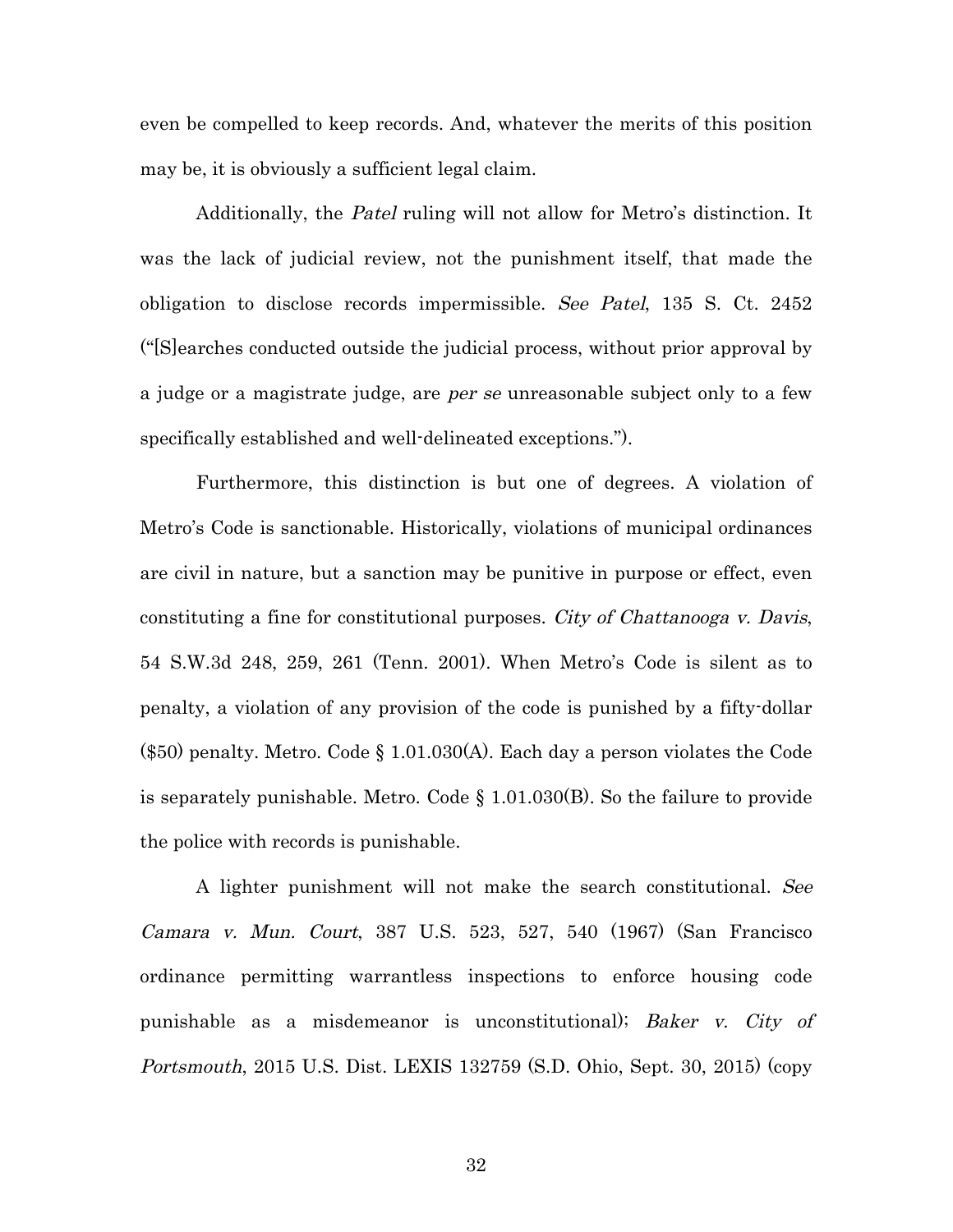of opinion attached) (warrantless administrative inspections of homes punishable by misdemeanor violates Patel) (citing Sokolov v. Village of Freeport, 52 N.Y.2d 341 (N.Y. 1981) (warrantless inspection of rental property punishable by fine unconstitutional)).

The Andersons must provide the records to the police upon written request, absent any kind of judicial supervision. The Andersons could theoretically accept punishment and then sue, but that would be reactive. But it is equally true that an arrested person could sue after the fact. But in both cases, the person was searched prior to any judicial involvement. It was on this that Patel was premised. The Andersons are substantially likely to prevail on this claim as well.

Metro's argument would perversely accord the large, commercial hotel chains who sued in Patel more privacy protections then to the Andersons in the privacy of their own home. "A special respect for individual liberty in the home has long been part of our culture and our law." Gilleo, 512 U.S. at 49. Furthermore, protections against unreasonable search and seizure could only be more powerful under the Tennessee Constitution, a consideration not at issue in Patel, but weighing in the Anderson's favor. State v. Doelman, 620 S.W.2d 96, 99 (Tenn. Crim. App. 1981). These countervailing concerns are unaddressed by Metro, but overwhelm the validity of any distinction from Patel presented by Metro.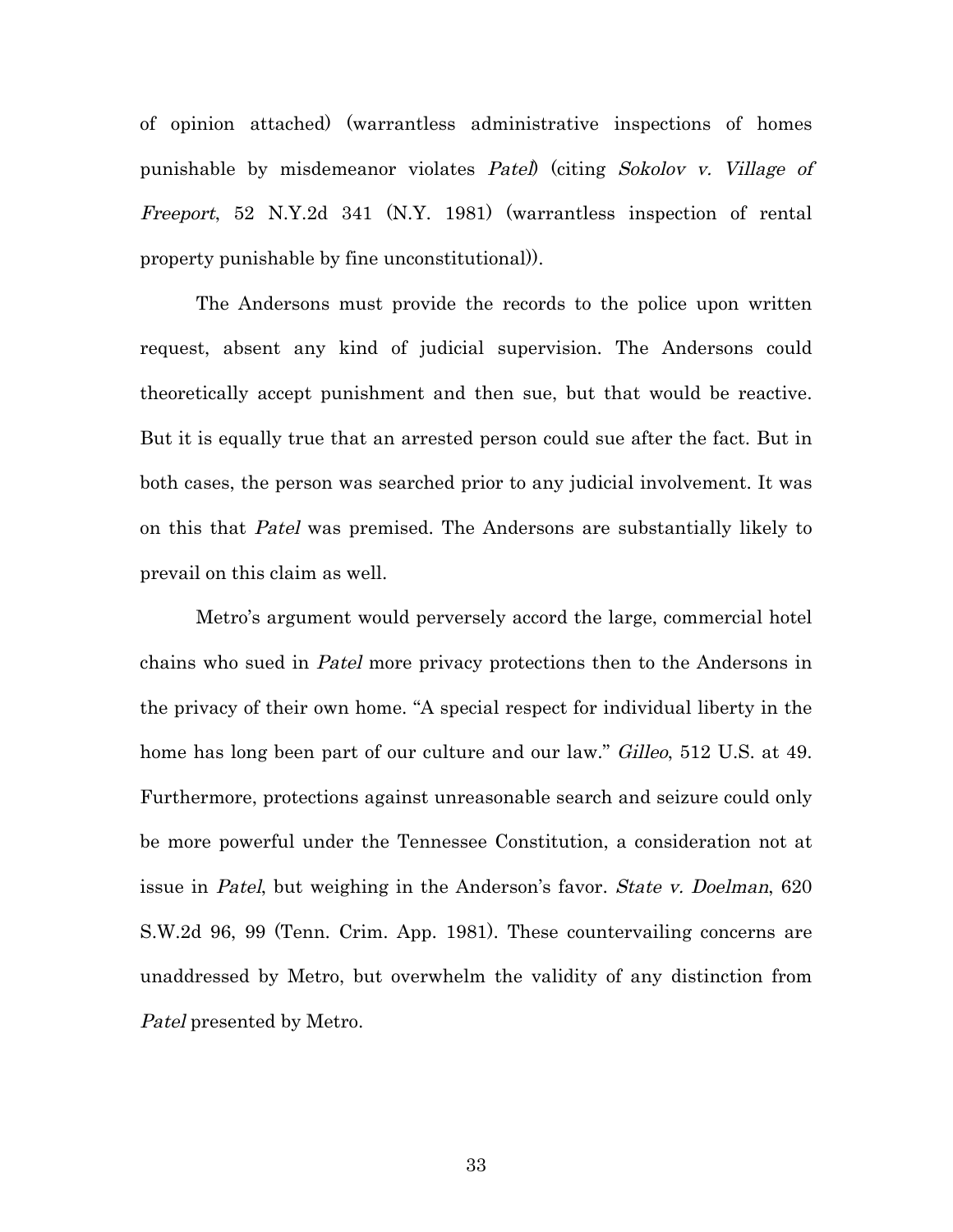# IV. Conclusion

Metro's motion should be denied.

Dated: October 26, 2015

Respectfully submitted,

 BRADEN H. BOUCEK B.P.R. No. 021399 BEACON CENTER OF TENNESSEE P.O. Box 198646 Nashville, TN 37219 Tel.: 615.383.6431 Cell: 615.478.4695 Fax: 615.383.6432 braden@beacontn.org

Counsel for plaintiffs